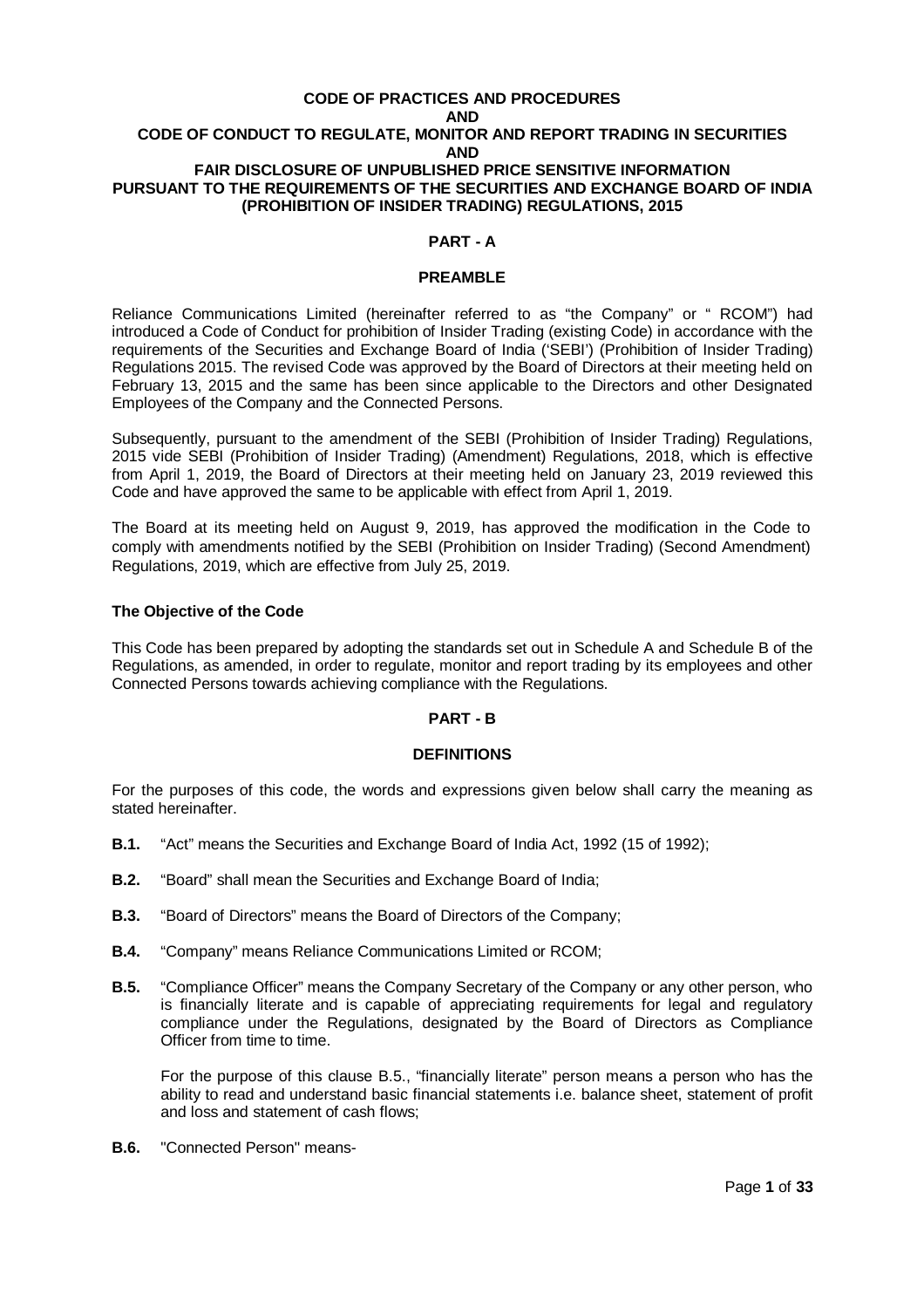- i. any person who is or has during the six months prior to the concerned act been associated with the Company, directly or indirectly, in any capacity including by reason of frequent communication with its officers or by being in any contractual, fiduciary or employment relationship or by being a Director, officer or an employee of the Company or holds any position including a professional or business relationship between himself and the Company whether temporary or permanent, that allows such person, directly or indirectly, access to Unpublished Price Sensitive Information or is reasonably expected to allow such access.
- ii. Without prejudice to the generality of the foregoing, the persons falling within the following categories shall be deemed to be connected persons unless the contrary is established:
	- a. an immediate relative of connected persons specified in clause i. above; or
	- b. a holding company or associate company or subsidiary company; or
	- c. an intermediary as specified in Section 12 of the Act or an employee or director thereof; or
	- d. an investment company, trustee company, asset management company or an employee or director thereof; or
	- e. an official of a stock exchange or of clearing house or corporation; or
	- f. a member of board of trustees of a mutual fund or a member of the board of directors of the asset management company of a mutual fund or is an employee thereof; or
	- g. a member of the board of directors or an employee, of a public financial institution as defined in Section 2(72) of the Companies Act, 2013; or
	- h. an official or an employee of a self-regulatory organization recognised or authorized by the Board; or
	- i. a banker of the Company; or
	- j. a concern, firm, trust, Hindu undivided family, company or association of persons wherein a Director of the Company or his immediate relative or banker of the Company, has more than ten per cent of the holding or interest.
- **B.7.** "Designated Persons" shall include
	- a. Promoters of the Company;
	- b. Directors of the Company;
	- c. Key Managerial Personnel (KMP) of the Company;
	- d. Employees in the Finance & Accounts, Risk, Internal Audit, Legal and Secretarial Department, Team handling the Business & Operations, as may be determined by the Compliance Officer;
	- e. Other employees designated by the Compliance Officer from time to time;
	- f. Any support staff of the Company such as IT staff or Secretarial staff who have access to Unpublished Price Sensitive Information;
	- g. Employees of material subsidiaries of the Company designated on the basis of their functional role or access to Unpublished Price Sensitive Information in the organization by their board of directors;
	- h. Chief Executive Officer (CEO) and employees upto two level below CEO of the Company and material subsidiary, irrespective of their functional role in the Company or its material subsidiary or ability to have access to unpublished price sensitive information.
	- i. Any other Connected Person designated by the Company in consultation with the Compliance Officer based on their function and role; and
	- j. Immediate relative of (a.) to (i.) above.
- **B.8.** "Director" means a director appointed to the Board of Directors of the Company;
- **B.9.** "Generally Available Information" means information that is accessible to the public on a nondiscriminatory basis;
- **B.10.** "Immediate Relative" means a spouse of a person, and includes parent, sibling, and child of such person or of the spouse, any of whom is either dependent financially on such person, or consults such person in taking decisions relating to trading in securities;
- **B.11.** "Insider" means any person who is: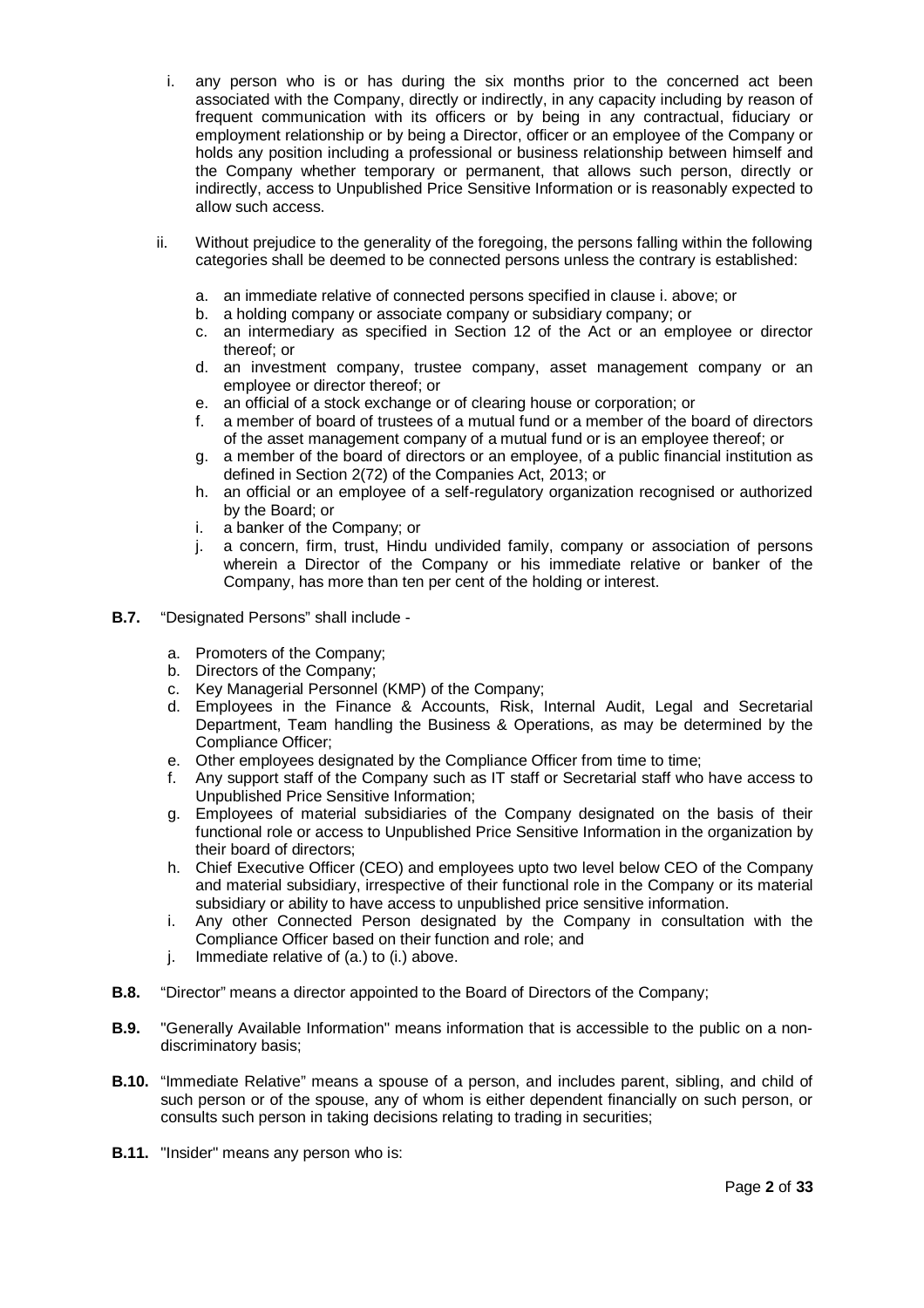- a. a Connected Person; or
- b. in possession of or having access to Unpublished Price Sensitive Information;
- **B.12.** "Material Subsidiary" shall have the meaning assigned to it under the SEBI (Listing Obligations and Disclosure Requirements) Regulations, 2015 or any amendment or modification thereof;
- **B.13.** "Key Managerial Personnel" means person as defined in Section 2(51) of the Companies Act, 2013;
- **B.14.** "Promoter" shall have the meaning assigned to it under the SEBI (Issue of Capital and Disclosure Requirements) Regulations, 2018 or any amendment or modification thereof;
- **B.15.** "Promoter Group" shall have the meaning assigned to it under the SEBI (Issue of Capital and Disclosure Requirements) Regulations, 2018 or any amendment or modification thereof;
- **B.16.** "Regulations" shall mean the SEBI (Prohibition of Insider Trading) Regulations, 2015 or any amendment or modification thereof;
- **B.17.** "Securities" shall have the meaning assigned to it under the Securities Contracts (Regulation) Act, 1956 (42 of 1956) or any modification thereof except units of a mutual fund;
- **B.18.** "Stock Exchange" shall have the meaning assigned to it under the Securities Contracts (Regulation) Act, 1956 (42 of 1956) or any modification thereof;
- **B.19.** "Takeover Regulations" means SEBI (Substantial Acquisition of Shares and Takeovers) Regulations, 2011 or any amendment or modification thereof;
- **B.20.** "Trading" means and includes subscribing, buying, selling, dealing, or agreeing to subscribe, buy, sell, deal in any securities, and "trade" shall be construed accordingly;
- **B.21.** "Trading Day" means a day on which the recognized stock exchanges are open for trading; and
- **B.22.** "Unpublished Price Sensitive Information" (abbreviated as "UPSI") means any information, relating to the Company or its securities, directly or indirectly, that is not generally available which upon becoming generally available, is likely to materially affect the price of the securities and shall, ordinarily including but not restricted to, information relating to the following: –
	- a. financial results;
	- b. dividends;
	- c. change in capital structure;
	- d. mergers, de-mergers, acquisitions, delisting, disposals and expansion of business and such other transactions; and
	- e. changes in key managerial personnel.

Words and expression used and not defined in this Code of Conduct, but defined in the SEBI Act, 1992, the Securities Contracts (Regulation) Act, 1956, the Depositories Act, 1996 or the Companies Act, 2013, and rules and regulations made thereunder, shall have the meaning respectively assigned to them in those regulations.

## **PART – C**

#### **APPLICABILITY**

This Code shall apply to all Insiders and Designated Persons.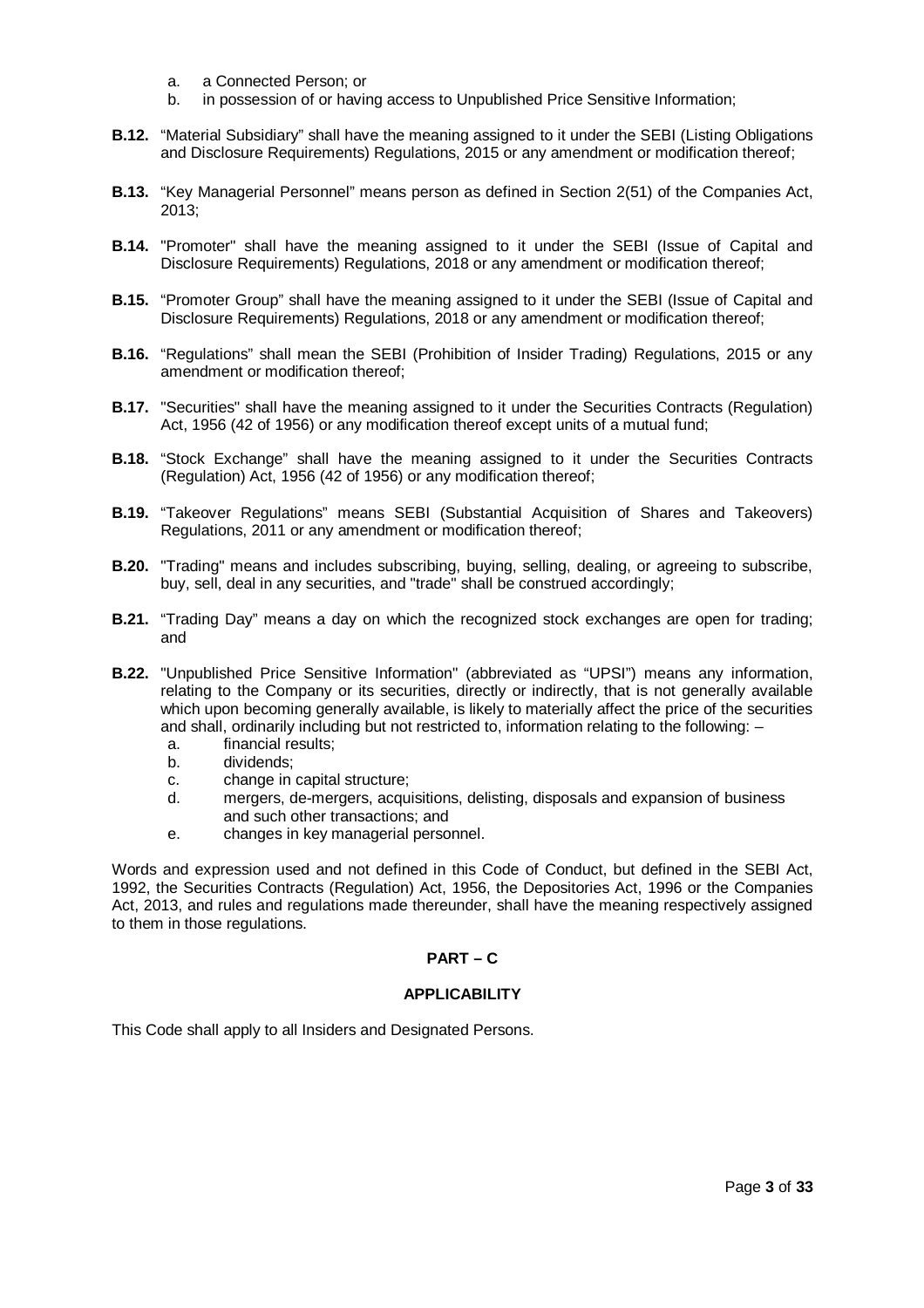### **PART - D**

#### **RESTRICTION ON COMMUNICATIONS AND TRADING BY INSIDERS**

#### **D.1. Communication or procurement of Unpublished Price Sensitive Information.**

- a. Notwithstanding anything contained in this Code, an Unpublished Price Sensitive Information may be communicated, provided, allowed access to or procured, in connection with a transaction that would
	- i. entail an obligation to make an open offer under the Takeover Regulations where the Board of Directors of the Company is of informed opinion that sharing of such information is in the best interests of the Company;
	- ii. not attract the obligation to make an open offer under the Takeover Regulations but where the Board of Directors of the Company is of informed opinion that sharing of such information is in the best interests of the Company and the information that constitute Unpublished Price Sensitive Information is disseminated to be made generally available at least two trading days prior to the proposed transaction being effected in such form as the board of directors may determine to be adequate and fair to cover all relevant and material facts.
- b. For the purpose of clause D.1.a. above, the Board of Directors shall require the parties to execute agreements to contract confidentiality and non-disclosure obligations on the part of such parties and such parties shall keep information so received confidential, except for the purpose of D.1.a. above, and shall not otherwise trade in securities of the Company when in possession of Unpublished Price Sensitive Information.

#### **Policy for determination of "Legitimate Purposes"**

In line with clause 2A of Regulation 3 of Regulations and any modification(s) / amendment(s) thereto, Policy for determination of legitimate purposes is as under:

- a. "Legitimate purpose" shall mean Sharing of unpublished price sensitive information in the course of business by an insider with partners, collaborators, lenders, customers, suppliers, merchant bankers, legal advisors, auditors, insolvency professionals, other advisors or consultants provided that such sharing has not been carried out to evade or circumvent the prohibitions of the Regulations.
- b. No insider shall communicate, provide, or allow access to any Unpublished Price Sensitive Information, relating to securities of the Company or securities proposed to be listed by the Company, to any person including other insiders except where such communication is in furtherance of Legitimate Purposes, performance of duties or discharge of legal obligations.
- c. No person shall procure from or cause the communication by any insider of Unpublished Price Sensitive Information, relating to securities of the Company or securities proposed to be listed by the Company, except in furtherance of Legitimate Purposes, performance of duties or discharge of legal obligations.
- d. Any person in receipt of Unpublished Price Sensitive Information pursuant to Legitimate Purpose shall be considered an insider for the purpose of this Code and due notice shall be given to such persons to maintain confidentiality of Unpublished Price Sensitive Information in compliance with the Regulations. Such person is also required to ensure the confidentiality of unpublished price sensitive information shared with him, in compliance with the Regulations.
- e. Unpublished Price Sensitive Information, such as Financial Results, declaration of Dividends, proposal of Corporate Restructuring, diversification, expansion acquisition in the stake of other entities, change in KMP's, etc. shall be handled within the Company on a need-to-know basis, and the same should be disclosed only to those who need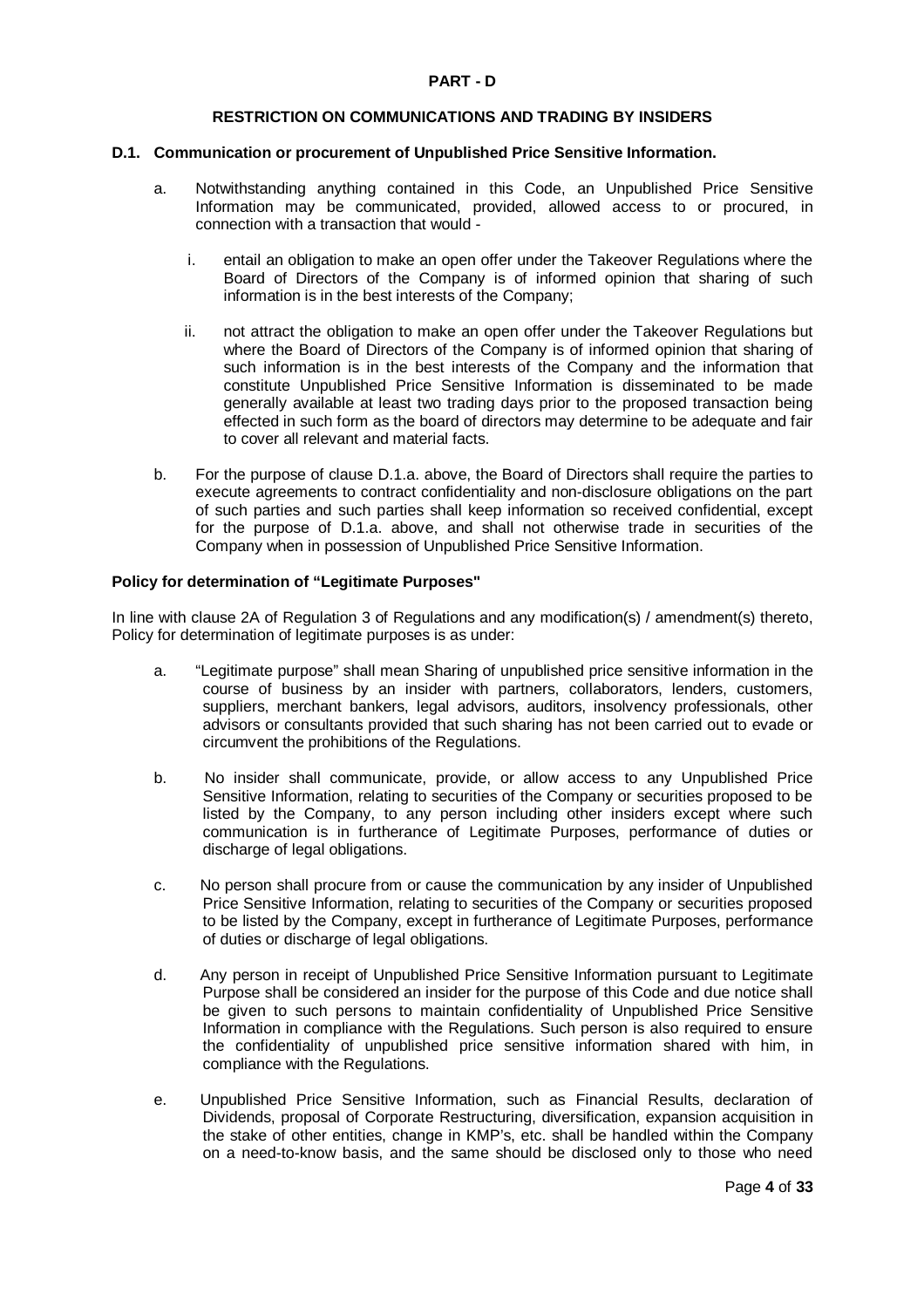such information to discharge their duties or legal obligations by virtue of their respective role and function, whose possession of such information will not give rise to a conflict of interest or appearance of misuse of such information.

- f. A structured digital database shall be maintained containing the names of such persons or entities, as the case may be, with whom information is shared for legitimate purposes along with the Permanent Account Number or any other identifier authorized by law where Permanent Account Number is not available. Adequate and effective system of internal controls will also be laid out to secure such database. Documents containing confidential information shall be kept secured. Computer files must have adequate security login and password, etc.
- g. Trading by insiders including promoters, non-individual insiders when in possession of Unpublished Price Sensitive Information shall be governed by Regulation 4 of the Regulations.

## **D.2. Trading Plans.**

- a. An insider shall be entitled to formulate a trading plan and present it to the Compliance Officer for approval and public disclosure pursuant to which trades may be carried out on his behalf in accordance with such plan.
- b. Such trading plan shall
	- i. not entail commencement of trading on behalf of the insiders earlier than six months from the public disclosure of the plan;
	- ii. not entail trading for the period between the  $20<sup>th</sup>$  trading day prior to the last day of any financial period for which results are required to be announced by the Company and the second trading day after the disclosure of such financial results;
	- iii. entail trading for a period of not less than 12 months;
	- iv. not entail overlap of any period for which another trading plan is already in existence;
	- v. set out either the value of trades to be effected or the number of securities to be traded along with the nature of the trade and the intervals at, or dates on which such trades shall be effected; and
	- vi. not entail trading in securities of the Company for market abuse.
- c. The Compliance Officer shall review the trading plan to assess whether the plan would have any potential for violation of this Code or Regulations and shall be entitled to seek such express undertakings as may be necessary to enable such assessment and to approve and monitor the implementation of the plan. Pre-clearance of trades shall not be required for a trade executed as per an approved trading plan. Trading window norms and restrictions on contra trade shall not be applicable for trades carried out in accordance with an approved trading plan.
- d. The trading plan once approved shall be irrevocable and the insider shall mandatorily have to implement the plan, without being entitled to either deviate from it or to execute any trade in the securities outside the scope of the trading plan.

Provided that the implementation of the trading plan shall not be commenced if any Unpublished Price Sensitive Information in possession of the insider at the time of formulation of the plan has not become generally available at the time of the commencement of implementation and in such event the Compliance Officer shall confirm that the commencement ought to be deferred until such Unpublished Price Sensitive Information becomes generally available information so as to avoid a violation of this Code or Regulations.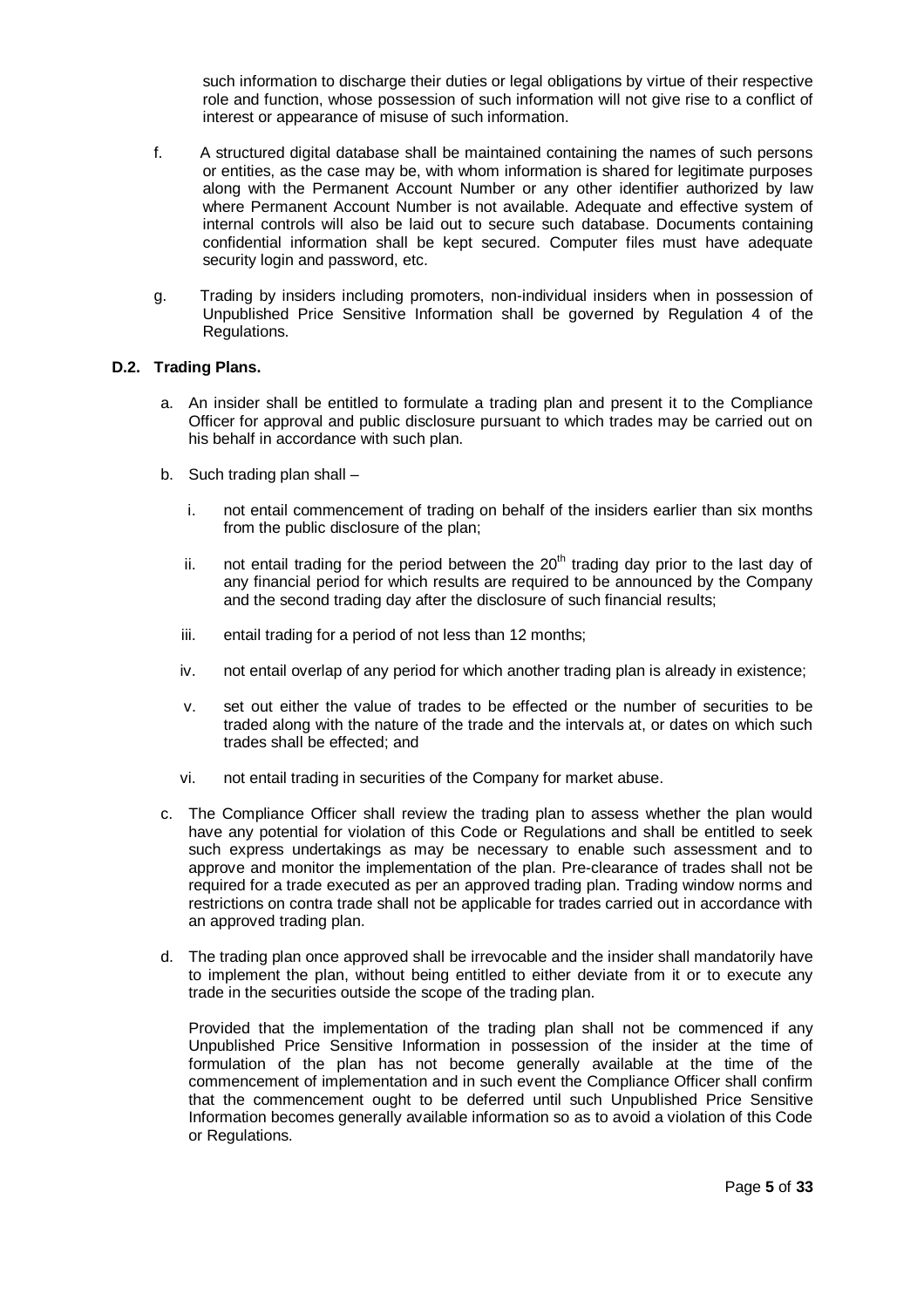e. Upon approval of the trading plan, the Compliance Officer shall notify the plan to the stock exchanges on which the securities of the Company are listed.

## **PART E**

### **DISCLOSURE OF TRADING BY INSIDERS**

### **E.1 General Provisions**

- a. Every public disclosure shall be made in the Form/s as prescribed under the Regulations from time to time.
- b. The disclosures to be made by any person under this Code and, or, the Regulations shall include those relating to trading by such person's immediate relatives, and by any other person for whom such person takes trading decisions.
- c. The disclosure of trading in securities shall also include trading in derivatives of securities and traded value of the derivatives shall be taken into account. Provided that trading in derivatives of securities is permitted by any law for the time being in force.
- d. The disclosures made under this Part shall be maintained by the Company, for a minimum period of five years, in such form as may be specified.

## **E.2 Disclosures by certain persons**

#### **a. Initial Disclosures**

Every person on appointment as a Director or a Key Managerial Personnel of the Company or upon becoming a Promoter or a member of the Promoter Group shall disclose his holding of securities of the Company as on the date of appointment or becoming a Promoter or a member of the Promoter Group, to the Company, within seven days of such appointment or becoming a Promoter or member of the Promoter Group. Such disclosure shall be made in the format prescribed under the Regulations, as amended from time to time and set out in **Form A**;

### **b. Continual Disclosures**

- i. Every employee of the Company, Designated Person and member of the Promoter Group shall disclose to the Company the number of such securities acquired or disposed of within two trading days of such transaction if the value of the securities traded, whether in one transaction or a series of transactions over any calendar quarter, aggregates to a traded value in excess of Rs. 10 lacs. Such disclosure shall be made in the format prescribed under the Regulations, as amended from time to time and set out in **Form B**. For avoidance of doubt, it is clarified that acquisition or disposal would include creation, revocation or invocation of pledge of the securities.
- ii. The Compliance Officer of the Company shall notify the particulars of such trading to the Stock Exchange on which the securities are listed within two trading days of receipt of the disclosure or from becoming aware of such information.
- Explanation It is clarified for the avoidance of doubts that the disclosure of the incremental transactions after any disclosure under this sub-code, shall be made when the transactions effected after the prior disclosure cross the threshold specified in clause b. i. above.

#### **c. Disclosures by other Connected Persons**

The Company may at its own discretion require any other connected person or class of connected persons to make disclosures of holdings and trading in securities of the Company in such form and at such frequency as may be determined by the Company in order to monitor compliance with this Code and the Regulations. Such disclosure shall be made in the format prescribed under the Regulations, as amended from time to time and set out in **Form C**.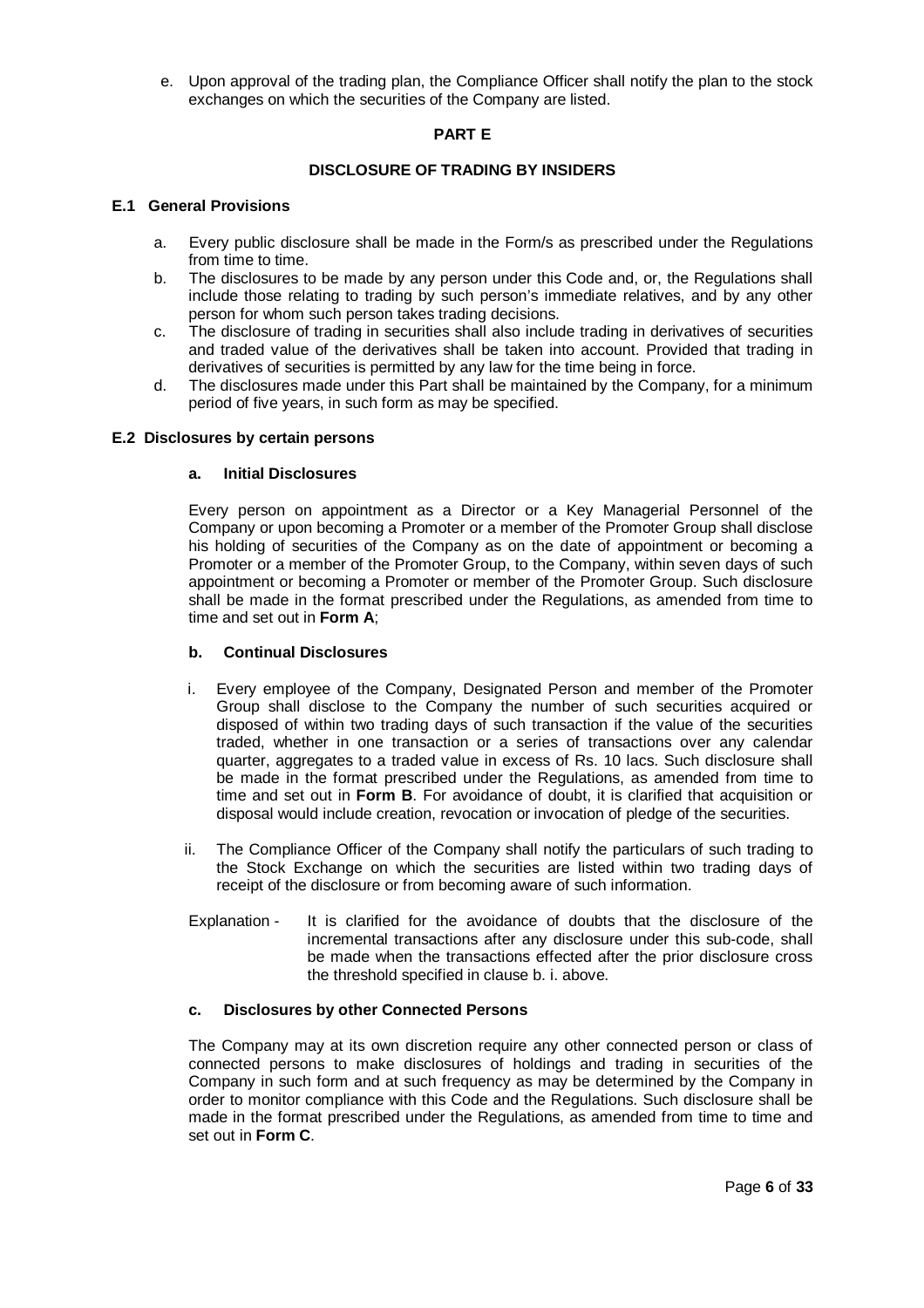#### **PART - F**

### **CODE OF PRACTICES AND PROCEDURES FOR FAIR DISCLOSURE OF UNPUBLISHED PRICE SENSITIVE INFORMATION**

#### **F.1. The Company,**

- a. shall make prompt public disclosure of Unpublished Price Sensitive Information that would impact price discovery no sooner than credible and concrete information comes into being in order to make such information generally available.
- b. shall ensure uniform and universal dissemination of Unpublished Price Sensitive Information to avoid selective disclosure.
- c. appoints Compliance Officer to deal with dissemination of information and disclosure of Unpublished Price Sensitive Information.
- d. shall make prompt dissemination of Unpublished Price Sensitive Information that gets disclosed selectively, inadvertently or otherwise to make such information generally available.
- e. shall give appropriate and fair response to queries on news reports and requests for verification of market rumours by regulatory authorities.
- f. shall ensure that information shared with analysts and research personnel is not Unpublished Price Sensitive Information.
- g. shall develop best practices to make transcripts or records of proceedings of meetings with analysts and other investor relations conferences on the website of the Company, to ensure official confirmation and documentation of disclosures made.
- h. shall ensure that all the Unpublished Price Sensitive Information are handled on a needto-know basis.

## **PART – G**

### **CODE OF CONDUCT TO REGULATE, MONITOR AND REPORT TRADING IN SECURITIES**

### **G.1 Duties of Compliance Officer**

- (a) He shall maintain a record of Promoter, member of Promoter Group, Designated Persons and any changes made therein.
- (b) He may in consultation with the Chairman / Executive Director and shall as directed by the Board, specify the prohibited period from time to time and immediately make an announcement thereof to all concerned.
- (c) He shall maintain a record of prohibited period specified from time to time.
- (d) He shall be responsible for setting forth policies, procedures, monitoring adherence to the rules for the preservation of 'Unpublished Price Sensitive Information', 'pre-clearing of Designated Persons' trades, monitoring of trades and the implementation of this Code under the overall supervision of the Board of Directors of the Company.
- (e) He shall maintain records of all the declarations submitted in the appropriate form under this Code for a minimum period of five years.
- (f) He shall place before the Board, on a quarterly basis all the details of the dealing in the securities by the Designated Persons with relevant documents that such persons had executed under the pre-dealing procedure as envisaged in this Code. He shall also provide the said details, on a quarterly basis, to the Chairman of the Audit Committee of the Board or to the Chairman of the Board.
- (g) He shall from time to time inform the Stock Exchanges of any Unpublished Price Sensitive Information on immediate basis.
- (h) He shall intimate to all Stock Exchanges on which the securities of the Company are listed the relevant information received.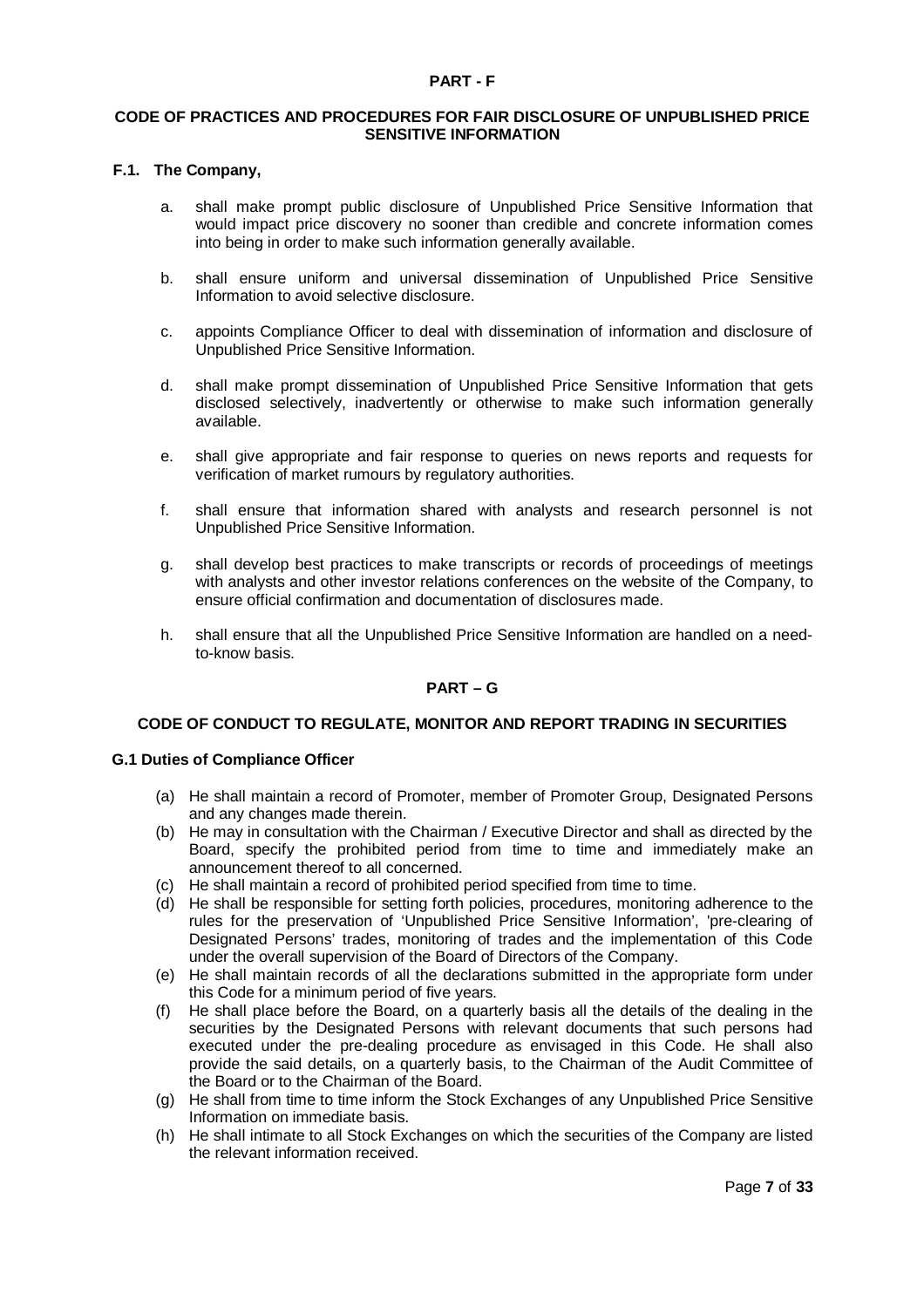- (i) He shall be responsible for overseeing and co-ordinating disclosure of Unpublished Price Sensitive Information to Stock Exchanges, analysts, shareholders and media and educating staff on disclosure policies and procedure.
- (j) He shall inform SEBI of any violation of SEBI (Prohibition of Insider Trading) Regulations, 2015 within 7 days of knowledge of any such violation.
- (k) He shall review and grant approval of the trading plan in compliance with Regulation 5 of the Regulations for trading in the securities of the Company.

### **G.2. Preservation of "Unpublished Price Sensitive Information"**

Insiders including Designated Persons shall maintain the confidentiality of all Unpublished Price Sensitive Information. Insiders including Designated Persons shall not pass on such information to any person directly or indirectly by way of making a recommendation for the purchase or sale of securities of the Company. Following practices should be followed in this regard:

#### **2.1 Need to know**

Unpublished Price Sensitive Information is to be handled on a "need to know" basis, i.e., Unpublished Price Sensitive Information should be disclosed only to those within the Company, where it is in furtherance of legitimate purposes, performance of duties or discharge of legal obligations, and whose possession of such information will not give rise to a conflict of interest or appearance of misuse of information.

#### **2.2 Limited access to confidential information**

Files containing confidential information shall be kept secure. Computer files must have adequate security of login and password, etc. Files containing confidential information should be deleted / destroyed after its use. Shredder should be used for the destruction of physical files.

#### **2.3 Chinese Wall**

- a. To prevent the misuse of confidential information, the Company has laid down Chinese Wall procedures which separate those areas of Company that routinely have access to confidential information, considered "inside areas" from those which provide support services and teams of sales and marketing, considered "public areas".
- b. The employees in the inside area shall not communicate any Unpublished Price Sensitive Information to anyone in public area.
- c. The Company shall have process of maintaining securely, computer files containing confidential information and physical storage of documents relating to UPSI.
- d. All Unpublished Price Sensitive Information is to be handled on "need to know basis", i.e., Unpublished Price Sensitive Information should be disclosed only to those within the Company who need the information to discharge their duty and whose possession of such information will not give rise to a conflict of interest or appearance of misuse of the information.
- e. All the non-public information directly received by any employee should immediately be reported to the head of the department. In exceptional circumstances employees from the public areas may be brought "over the wall" and given confidential information on the basis of "need to know" criteria, under intimation to the Compliance Officer.

## **G.3. Prohibition on dealing, communicating or counselling on matters relating to Insider Trading**

No Insider shall –

- (a) either on his own behalf, or on behalf of any other person, trade in securities of the Company when in the possession of any Unpublished Price Sensitive Information; and
- (b) communicate, counsel or procure, directly or indirectly any Unpublished Price Sensitive Information to any person. However, these restrictions shall not be applicable to any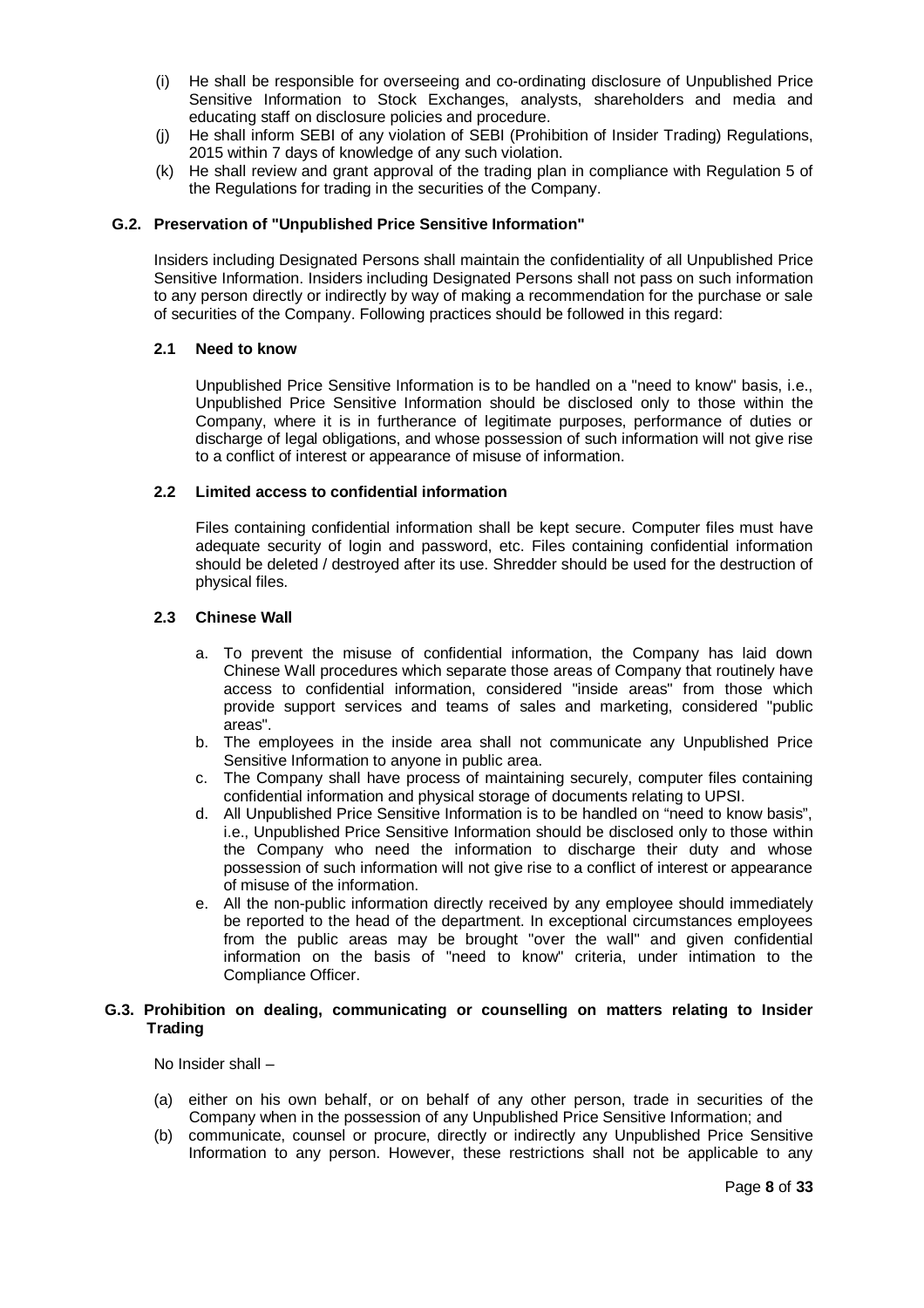communication required in furtherance of Legitimate Purposes or performance of duties or discharge of legal obligations.

## **G.4. Trading Restrictions**

All Designated Persons shall be subject to trading restrictions as enumerated below:-

#### **4.1 Trading Window**

The period prior to declaration of Unpublished Price Sensitive Information is particularly sensitive for transactions in the Company's securities. This sensitivity is due to the fact that the Designated Persons will, during that period, often possess Unpublished Price Sensitive Information.

During such sensitive times, the Designated Persons will have to forego the opportunity of trading in the Company's securities.

The Designated Persons of the Company shall not deal in the securities of the Company when the trading window is closed. The period during which the trading window is closed shall be termed as prohibited period.

#### **4.2 The trading window shall be,** *inter-alia***, closed at the time of:-**

- (a) not later than end of every quarter till 48 hours after declaration of financial results (quarterly, half-yearly and annual);
- (b) Declaration of dividends (interim and final);
- (c) Issue of securities by way of public/ rights/bonus, etc.;
- (d) Any major acquisition/ expansion plans or execution of new projects;
- (e) Amalgamation, mergers, takeovers and buy-back;
- (f) Disposal of whole or substantially whole of the undertaking;
- (g) Any information which, if disclosed, in the opinion of the person disclosing the same is likely to materially affect prices of the securities of the Company.
- **4.3.** The period of closure of the trading window, except for clause 4.2(a), shall be effective from the date on which the Company sends intimation to the Stock Exchange advising the date of the Board Meeting, up to 48 hours after the Unpublished Price Sensitive Information is submitted to the Stock Exchange / made public.
- **4.4** All Designated Persons of the Company shall conduct all their dealings in the securities of the Company only during the free period and shall not deal in any transaction involving the purchase or sale of the Company's securities during the prohibited periods or during any other period as may be specified by the Company from time to time.
- **4.5** The trading window restrictions mentioned in sub-clause 4.4 shall not apply in respect of:
	- (a) transactions specified in clauses (i) to (iv) and (vi) of the proviso to sub-regulation (1) of regulation 4 of the Regulations and in respect of a pledge of shares for a bonafide purpose such as raising of funds, subject to pre-clearance by the compliance officer and compliance with the respective regulations made by the Board;

Explanation : In case of any pledge of shares (including by way of top-up) to be created by a designated person in order to meet the requirement under an agreement / pre-existing commitment, the compliance officer shall respond to the pre clearance request within 24 hours. If no response is received within 24 hours, the pre-clearance shall be deemed having been granted by the Compliance Officer.

(b) transactions which are undertaken in accordance with respective regulations made by the Board such as acquisition by conversion of warrants or debentures, subscribing to rights issue, further public issue, preferential allotment or tendering of shares in a buyback offer, open offer, delisting offer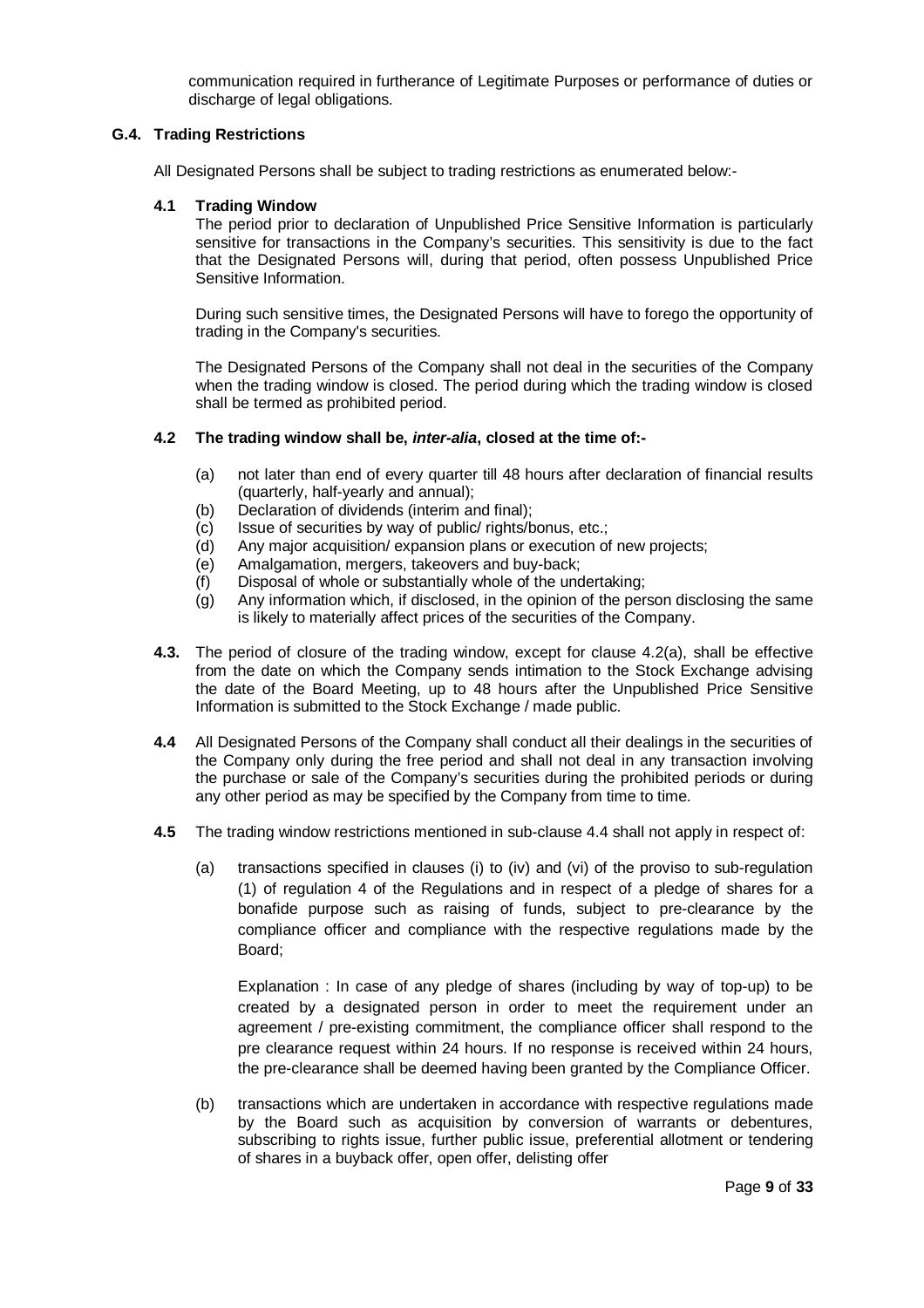### **G.5. Pre-clearance of trades**

Any Designated Person (including immediate relatives) of the Company, who intend to trade in the securities of the Company during free period exceeding market price of Rs.5,00,000/- shall require to pre-clear the transactions as per the pre-dealing procedure as described hereunder. The Compliance Officer is authorised to change the limit of market dealing of Rs.5,00,000/ from time to time.

## **5.1 Pre-dealing Procedure**

An application for pre-clearance of trade shall be made in the format set out in **Form D-1**, as amended from time to time, to the Compliance Officer alongwith an undertaking in favour of the Company by such Designated Person incorporating, *inter-alia*, the following clauses, as may be applicable:

- (a) That the Designated Person does not have any access or has not received "Unpublished Price Sensitive Information" up to the time of signing the undertaking.
- (b) That in case the Designated Person has access to or receives "Unpublished Price Sensitive Information" after signing of the undertaking but before the execution of the transaction he or she shall inform the Compliance Officer of the change in his position and that he or she would completely refrain from dealing in the securities of the Company till the time such information becomes public.
- (c) That he or she has not contravened the provisions of this Code or Regulations, as amended, from time to time.
- (d) That he or she has made a full and true disclosure in the matter.
- (e) The Compliance Officer shall on receiving an application provide the Designated Person with an acknowledgement on the duplicate of the application.
- (f) The Compliance Officer shall grant approval within 2 days from the date of acknowledgement.
- (g) The Compliance Officer shall retain copies of all applications and acknowledgements.
- (h) In exceptional circumstances consent may not be given if the Compliance Officer is of the opinion that the proposed trade is on the basis of possession of any Unpublished Price Sensitive Information. There shall be no obligation to give reasons for any withholding of consent.
- (i) If so requested by the Compliance Officer, the Designated Person must ensure that his stockbroker is authorised to disclose to the Company all matters relevant to his share dealings.

#### **5.2 Other restrictions**

The Designated Person shall execute their order in respect of securities of the Company within one week after the approval of pre-clearance is given. If the order is not executed within one week after the approval is given, the Designated Person must pre-clear the transaction again.

The Designated Persons shall hold their investments in securities for a minimum period of six months irrespective of mode of acquisition in order to be considered as being held for investment purposes. The Designated Persons permitted to trade shall not be permitted to execute a contra trade within a period of six months from the date of said trade. The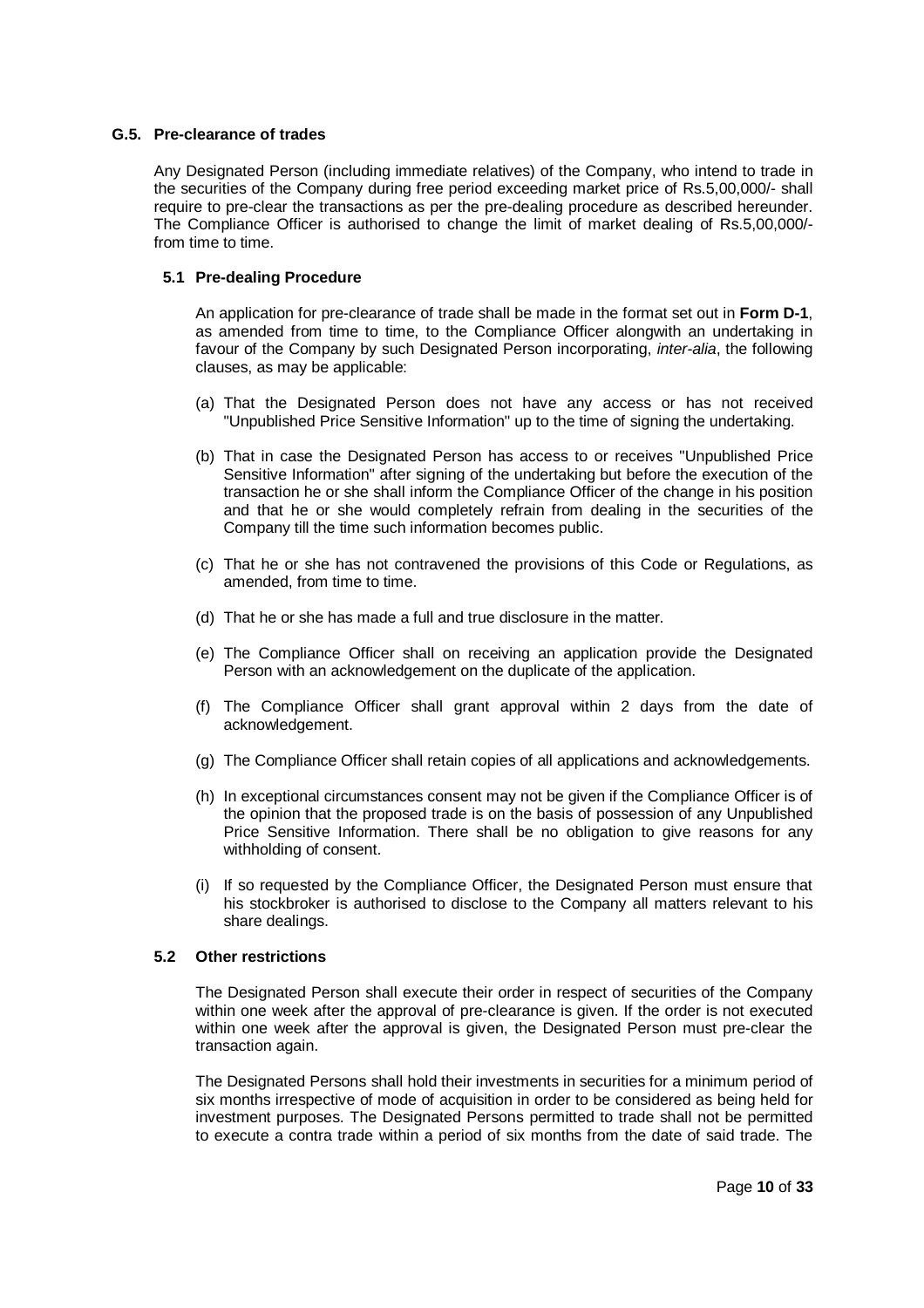restriction on contra trades shall not be applicable for trades pursuant to exercise of stock options.

In case the sale of securities is necessitated by personal emergency, the Compliance Officer may waive the holding period after recording in writing his or her reasons in this regard. An application for waiver of holding period shall be made to the Compliance Officer in the format set out in **Form E**, as amended from time to time.

#### **G.6**. **Half - yearly / Annual Disclosures**

In addition to disclosures mentioned under Part E of this Code, all Designated Persons of the Company shall be required to forward following details to the Compliance Officer:

- (a) All holdings in securities of the Company at the time of joining the Company in the format set out in **Form F**, as amended from time to time;
- (b) In respect of existing Designated Persons, all holdings in securities of the Company as on the date specified by the Compliance Officer in the format set out in **Form G**, as amended from time to time.
- (c) Statement of any transactions in securities of the Company, whether pre-clearance of trade was obtained or not, in the format set out in **Form H**, as amended from time to time, on a half-yearly basis within 10 days from the end of half year; and
- (d) Annual statement of all holdings in securities of the Company in the format set out in **Form I**, as amended from time to time, as on March 31 of each year, before April 15 of that year.
- (e) Disclose names and Permanent Account Number or any other identifier authorized by law of the following persons on an annual basis and as and when the information changes:
	- i) immediate relatives;
	- ii) persons with whom such Designated Person(s) shares a material financial relationship; and
	- iii) Phone and mobile numbers which are used by them.

It is clarified that the term "material financial relationship" shall have the meaning assigned to it under the Regulations.

Further, by April 30, 2019, the Designated Person(s) or within 30 days of being designated as a Designated Person, the name(s) of educational institutions from which Designated Person(s) have graduated and name(s) of their past employers shall be disclosed to the Compliance **Officer** 

#### **G.7 Records of disclosures received by the Company**

The Compliance Officer shall maintain records of all the declarations in the appropriate Form given by the Designated Persons for a minimum period of five years.

The Compliance Officer shall place before the Board of Directors, on a quarterly basis all the details of the dealing in the securities by the Designated Persons of the Company and the accompanying documents that such persons had executed under the pre-dealing procedure as envisaged in this Code.

#### **G.8. Procedure and Penalty for contravention of this Code**

The Company shall follow the policies and procedures formulated for inquiry in case of leak of Unpublished Price Sensitive Information or suspected leak of Unpublished Price Sensitive Information and accordingly initiate appropriate inquiries on becoming aware of leak of Unpublished Price Sensitive Information or suspected leak of Unpublished Price Sensitive Information and inform the Board promptly of such leaks, inquiries and results of such inquiries.

Any Designated Person, who trades in securities or communicates any information for trading in securities, in contravention of this Code may be penalised and appropriate action will be taken by the Company.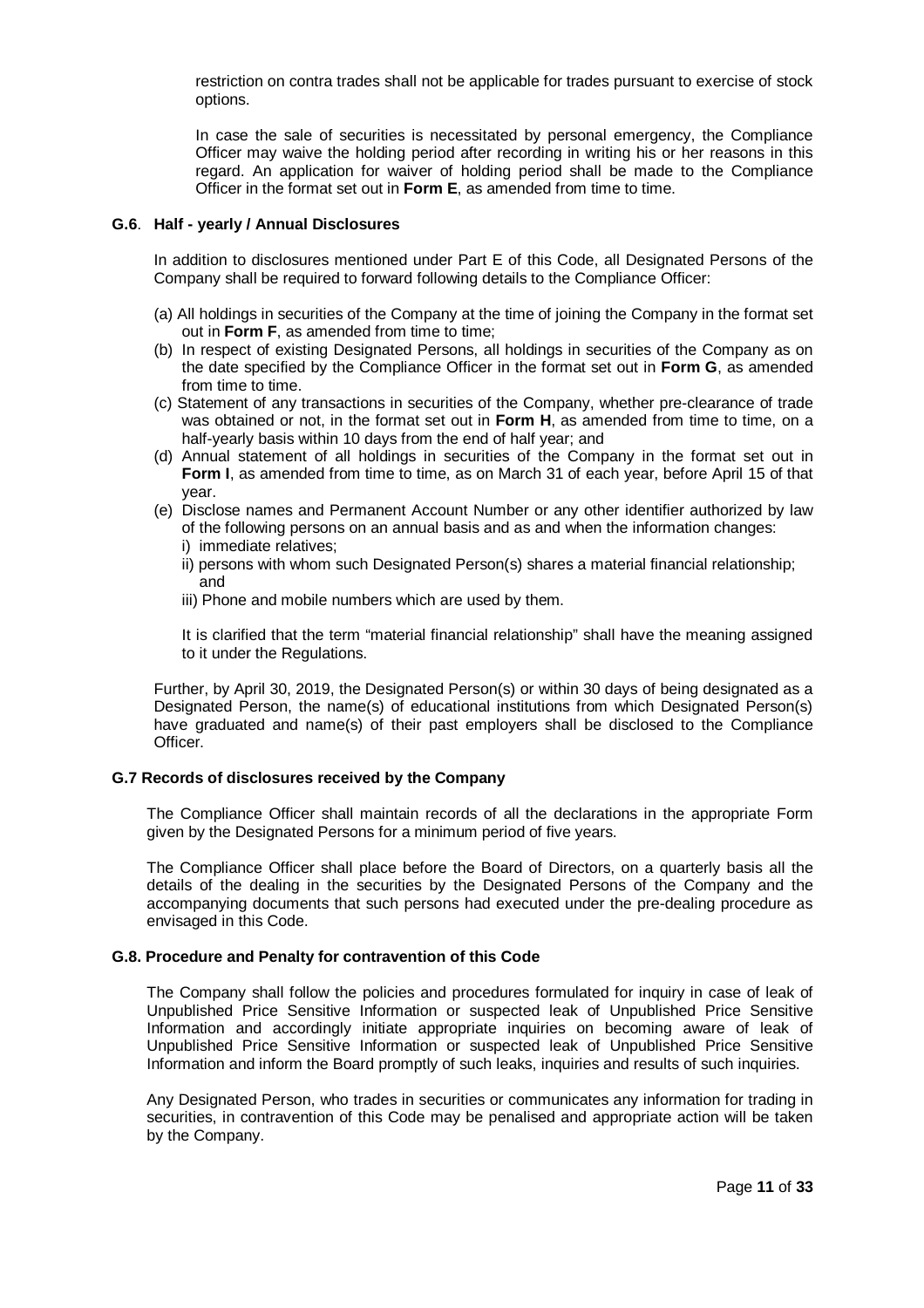Designated Persons of the Company who violate this Code shall also be subject to disciplinary action by the Company, which may include wage salary freeze, suspension, withholding of promotions, recovery, clawback, etc. The action by the Company shall not preclude SEBI from taking any action in case of violation of the SEBI (Prohibition of Insider Trading) Regulations, 2015.

## **G.9. Information to SEBI in case of violation of the SEBI (Prohibition of Insider Trading) Regulations, 2015**

In case it is observed by the Company and / or Compliance Officer that there has been a violation of the SEBI (Prohibition of Insider Trading) Regulations, 2015, the Compliance Officer shall inform the SEBI promptly on becoming aware of the violations of the Regulations.

**..........................................**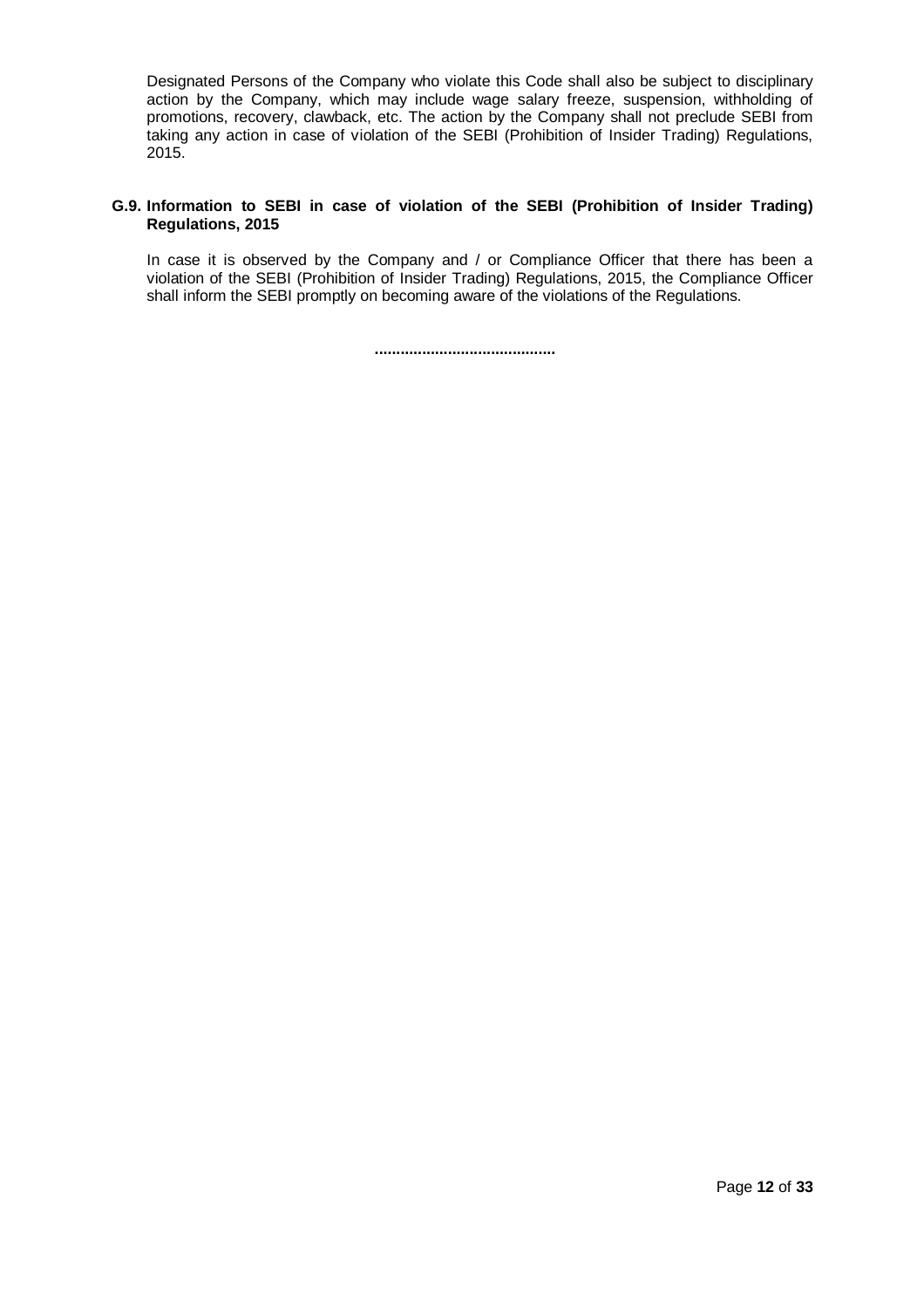## **FORM A**

## **Form for initial disclosure of holdings of equity shares / other securities of the Company (in terms of Clause E.2 a. of Code)**

Name of the Company: - Reliance Communications Limited ISIN: - INE330H01018

Name:- PAN:-

## **To**

Date:- \_\_\_\_\_\_\_

The Compliance Officer Reliance Communications Limited H Block 1st floor, Dhirubhai Ambani Knowledge City, Navi Mumbai 400710

Sir,

With reference to above, I wish to inform you that I am a Promoter / member of Promoter Group / I have joined the Company with effect from example of the same of the company with effect from  $\overline{a}$  as  $\overline{a}$  and have read the "Code of practices and procedures and code of conduct to regulate, monitor and report trading in securities and fair disclosure of unpublished price sensitive information pursuant to the requirements of the Securities and Exchange Board of India (Prohibition of Insider Trading) Regulations, 2015" (Code) of the Company and declare that I alongwith my immediate relatives are holding equity shares / other Securities of the Company as follows :-

1. Details of securities held by me in the Company:

| Name, PAN, CIN<br>/ DIN & address | Category of Person<br>(Promoters/ Promoter                               | Securities held as on date                                                             |     | $%$ of<br>Shareholding |
|-----------------------------------|--------------------------------------------------------------------------|----------------------------------------------------------------------------------------|-----|------------------------|
| with contact nos.                 | <b>Group KMP/ Directors</b><br>/ immediate relative<br>to/ others, etc.) | Type of security (For<br>e.g. Shares,<br>Warrants,<br>Convertible<br>Debentures, etc.) | No. |                        |
|                                   |                                                                          |                                                                                        |     |                        |

| date                       | Open interest of the future contracts held as on |                                     | date                       | Open interest of the option contracts held as on |                                     |
|----------------------------|--------------------------------------------------|-------------------------------------|----------------------------|--------------------------------------------------|-------------------------------------|
| Contract<br>Specifications | Number of<br>units<br>(contracts * lot<br>size)  | Notional value<br>in Rupee<br>terms | Contract<br>Specifications | Number of<br>units<br>(contracts * lot<br>size)  | Notional value<br>in Rupee<br>terms |
|                            |                                                  |                                     |                            |                                                  |                                     |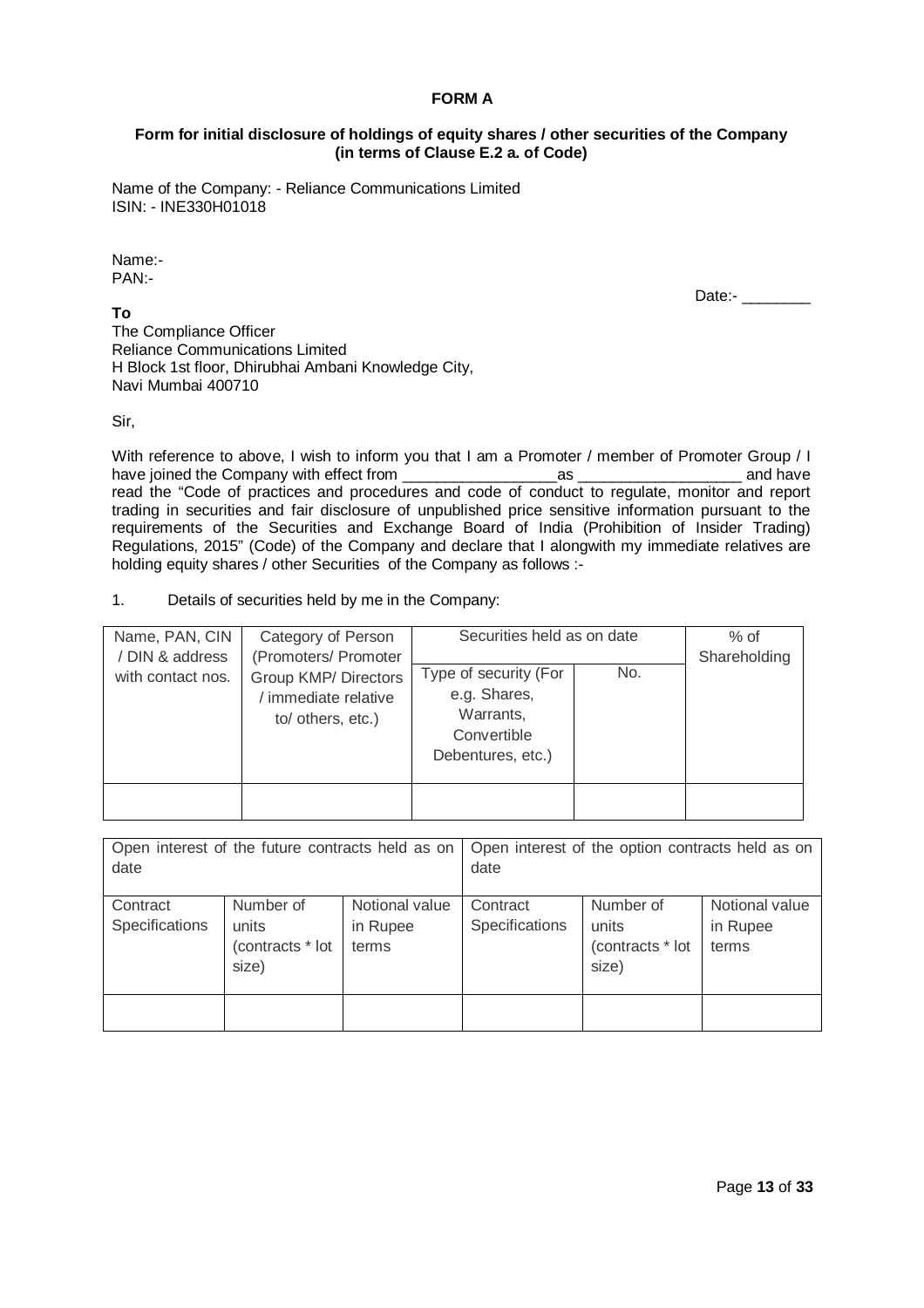## 2. Details of securities held by my immediate relatives in the Company:

| Name, PAN, CIN    | Category of Person      | Securities held as on date | $%$ of |              |
|-------------------|-------------------------|----------------------------|--------|--------------|
| / DIN & address   | (Promoters /            |                            |        | Shareholding |
| with contact nos. | Promoter Group /        | Type of security (For      | No.    |              |
|                   | KMP / Directors /       | e.g. Shares,               |        |              |
|                   | immediate relative to / | Warrants,                  |        |              |
|                   | others, etc.)           | Convertible                |        |              |
|                   |                         | Debentures, etc.)          |        |              |
|                   |                         |                            |        |              |

| date                       | Open Interest of the future contracts held as on |                                     | date                       | Open interest of the option contracts held as on |                                     |
|----------------------------|--------------------------------------------------|-------------------------------------|----------------------------|--------------------------------------------------|-------------------------------------|
| Contract<br>Specifications | Number of<br>units<br>(contracts * lot<br>size)  | Notional value<br>in Rupee<br>terms | Contract<br>Specifications | Number of<br>units<br>(contracts * lot<br>size)  | Notional value<br>in Rupee<br>terms |
|                            |                                                  |                                     |                            |                                                  |                                     |

I also confirm that whatever I have declared above is true and I or my immediate relatives are not holding any other Securities of the Company.

Signature: \_\_\_\_\_\_\_\_\_\_\_\_\_\_\_\_\_\_\_\_\_\_

 **(Name:\_\_\_\_\_\_\_\_\_\_\_\_\_\_\_\_\_\_\_\_\_\_\_)**

Designation:\_\_\_\_\_\_\_\_\_\_\_\_\_\_\_\_\_\_\_

Place:\_\_\_\_\_\_\_\_\_\_\_\_\_\_\_\_\_\_\_\_\_\_\_\_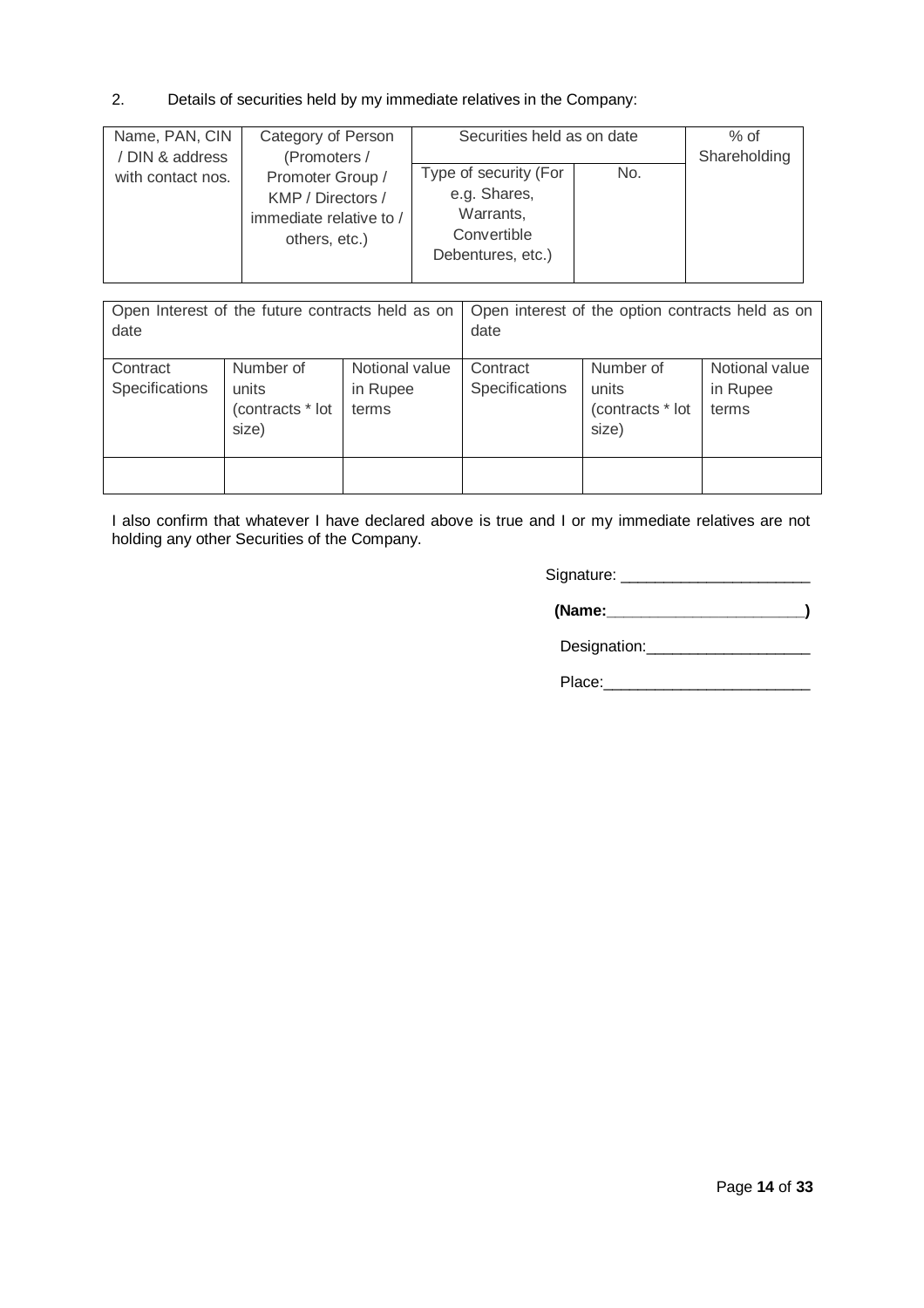## **FORM B**

## **Form for continual disclosure of holdings of equity shares / other securities of the Company (in terms of Clause E.2 b. of the Code)**

Name of the Company: - Reliance Communications Limited ISIN: - INE330H01018

Sir,

Pursuant to Clause E.2 b. of the "Code of practices and procedures and code of conduct to regulate, monitor and report trading in securities and fair disclosure of unpublished price sensitive information pursuant to the requirements of the Securities and Exchange Board of India (Prohibition of Insider Trading) Regulations, 2015" (Code) of the Company, I wish to inform you that I have acquired / disposed of equity shares / other securities of the Company. Details of the same are mentioned below:

| Name,   | Category of   |               | Securities held prior to |               |     | Securities acquired / disposed |             | Securities held post  |         | Date of     |    | Date of    | Mode of       |
|---------|---------------|---------------|--------------------------|---------------|-----|--------------------------------|-------------|-----------------------|---------|-------------|----|------------|---------------|
| PAN,    | Person        |               | acquisition / disposal   |               |     |                                |             | acquisition /disposal |         | allotment / |    | intimation | acquisition/  |
| CIN/    | (Promoters /  |               |                          |               |     |                                |             |                       |         | advice      |    | to         | disposal on   |
| DIN&    | Promoter      |               |                          |               |     |                                |             |                       |         | acquisition |    | Company    | market /      |
| address | Group /       |               |                          |               |     |                                |             |                       |         | of shares/  |    |            | public/rights |
| with    | KMP/          |               |                          |               |     |                                |             |                       |         | sales of    |    |            | preferential  |
| contact | Director /    |               |                          |               |     |                                |             |                       |         | shares      |    |            | offer / off   |
| nos.    | immediate     |               |                          |               |     |                                |             |                       |         | specify     |    |            | market /      |
|         | relative to / |               |                          |               |     |                                |             |                       |         |             |    |            | inter-se      |
|         | others, etc.) | Type of       | No. and % of             | Type of       | No. | Value                          | Transaction | Type of               | No. and | From        | To |            | transfer,     |
|         |               | security (For | shareholding             | security (for |     |                                | Type        | security (for         | $%$ of  |             |    |            | ESOPs, etc.   |
|         |               | e.g. Shares,  |                          | e.g. Shares   |     |                                | (Buy/Sale/  | e.g. Shares,          | share-  |             |    |            |               |
|         |               | Warrants,     |                          | Warrants,     |     |                                | Pledge /    | Warrants,             | holding |             |    |            |               |
|         |               | Convertible   |                          | Convertible   |     |                                | Revoke /    | Convertible           |         |             |    |            |               |
|         |               | Debentures,   |                          | Debentures,   |     |                                | Invoke      | Debentures,           |         |             |    |            |               |
|         |               | $etc.$ )      |                          | $etc.$ )      |     |                                |             | $etc.$ )              |         |             |    |            |               |
|         |               |               |                          |               |     |                                |             |                       |         |             |    |            |               |
|         |               |               |                          |               |     |                                |             |                       |         |             |    |            |               |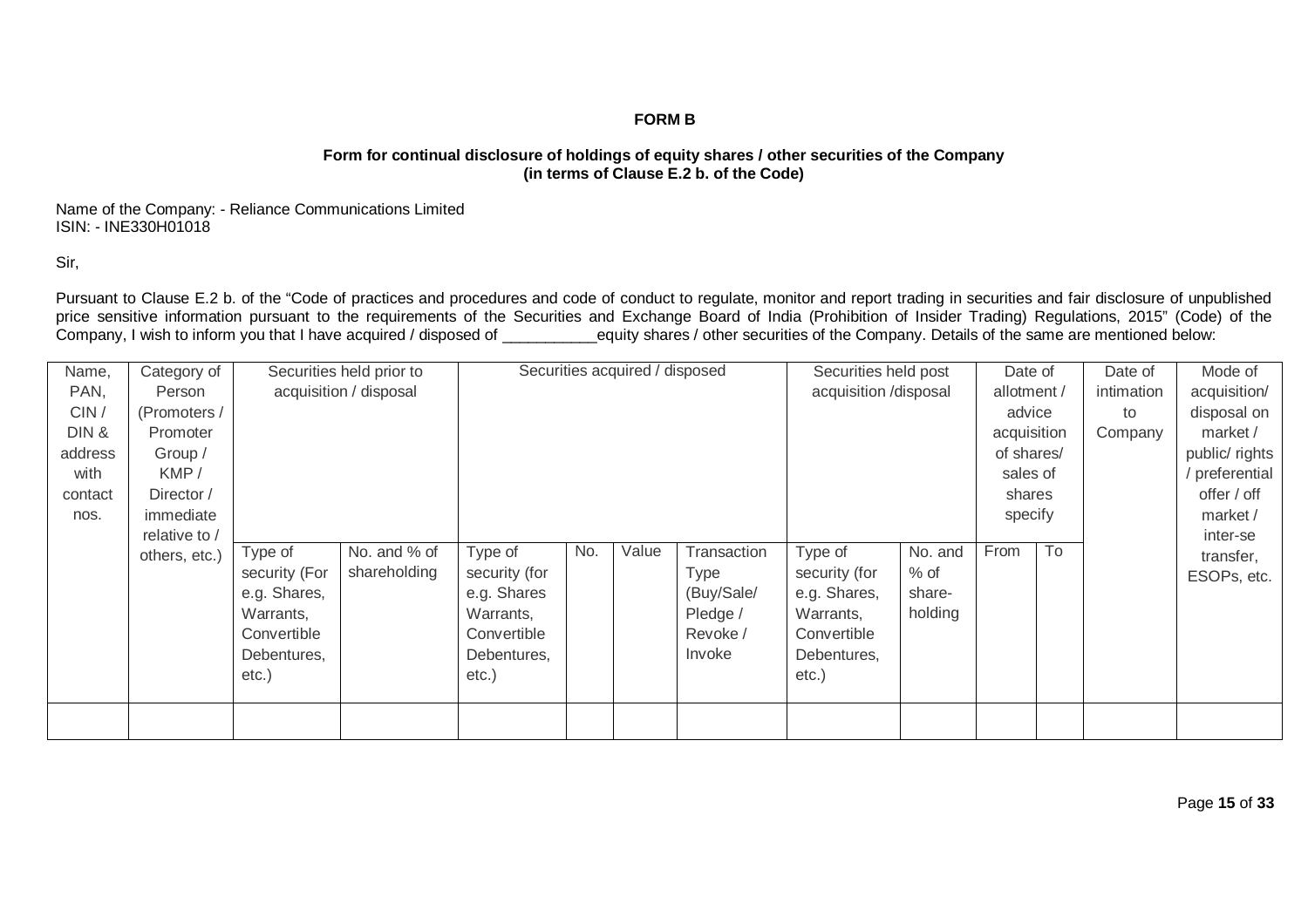|                  | Trading in derivatives (Specify type of contract, Futures or Options, etc.) |                |                                                                                                                 |  |  |  |  |  |
|------------------|-----------------------------------------------------------------------------|----------------|-----------------------------------------------------------------------------------------------------------------|--|--|--|--|--|
| Type of contract | Contract specifications                                                     |                | Sell<br><b>Buy</b>                                                                                              |  |  |  |  |  |
|                  |                                                                             | Notional Value | <b>Notional Value</b><br>Number of units<br>Number of units<br>(contracts * lot size)<br>(contracts * lot size) |  |  |  |  |  |
|                  |                                                                             |                |                                                                                                                 |  |  |  |  |  |

*Note: In case of options, nominal value shall be calculated based on premium plus strike price of the options.*

I confirm that whatever I have declared above is true and correct.

Signature: \_\_\_\_\_\_\_\_\_\_\_\_\_\_\_\_\_\_\_\_\_\_

 **(Name:\_\_\_\_\_\_\_\_\_\_\_\_\_\_\_\_\_\_\_\_\_)**

Designation:\_\_\_\_\_\_\_\_\_\_\_\_\_\_\_\_\_\_\_

Place: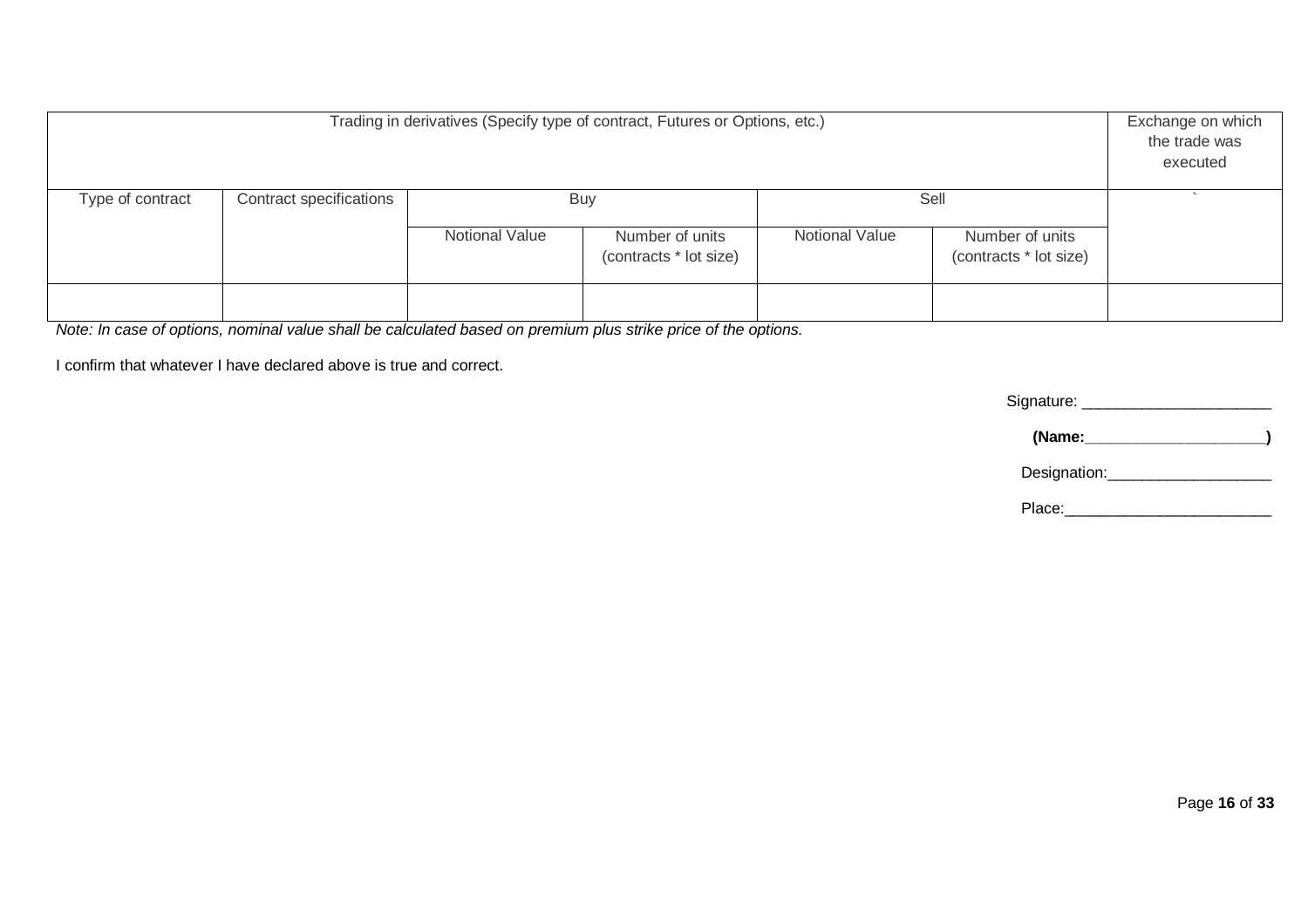## **FORM C**

## **Form for continual disclosure of holdings of equity shares / other securities of the Company by Connected Persons (in terms of Clause E.2 c. of the Code)**

Name of the Company: - Reliance Communications Limited ISIN: - INE330H01018

Sir,

Pursuant to Clause E.2 c. of the "Code of practices and procedures and code of conduct to regulate, monitor and report trading in securities and fair disclosure of unpublished price sensitive information pursuant to the requirements of the Securities and Exchange Board of India (Prohibition of Insider Trading) Regulations, 2015" (Code) of the Company, I wish to inform you that I hold \_\_\_\_\_\_\_\_\_\_\_\_\_\_\_\_\_\_\_equity shares / other securities of the Company. Details of the same are mentioned below:

| Name,       | Connection |                   | Securities held prior to                                                    |                   |     | Securities acquired / Disposed |                       | Securities held post |             | Date of     |            | Date of      | Mode of           |
|-------------|------------|-------------------|-----------------------------------------------------------------------------|-------------------|-----|--------------------------------|-----------------------|----------------------|-------------|-------------|------------|--------------|-------------------|
| PAN, CIN /  | with the   |                   | acquisition / disposal                                                      |                   |     |                                | acquisition /disposal |                      | allotment / |             | intimation | acquisition/ |                   |
| DIN &       | Company    |                   |                                                                             |                   |     |                                |                       |                      |             | advice      |            | to           | disposal on       |
| address     |            |                   |                                                                             |                   |     |                                |                       |                      |             | acquisition |            | Company      | market /          |
| with        |            |                   |                                                                             |                   |     |                                |                       |                      |             | of shares/  |            |              | public/ rights    |
| contact     |            |                   |                                                                             |                   |     |                                |                       |                      |             | sales of    |            |              | preferential      |
| nos. of the |            |                   |                                                                             |                   |     |                                |                       |                      |             | shares      |            |              | offer / off       |
| Connected   |            |                   |                                                                             |                   |     |                                |                       |                      |             | specify     |            |              | market /          |
| Person      |            |                   |                                                                             |                   |     |                                |                       |                      |             |             |            |              | inter-se          |
|             |            | Type of           | No. and % of                                                                | Type of           | No. | Value                          | Transaction           | Type of              | No. and     | From        | To         |              | transfer,         |
|             |            | security (For     | shareholding                                                                | security (for     |     |                                | <b>Type</b>           | security (for        | $%$ of      |             |            |              | ESOPs, etc.       |
|             |            | e.g. Shares       |                                                                             | e.g. Shares       |     |                                | (Buy/Sale/            | e.g.- Shares,        | share-      |             |            |              |                   |
|             |            | Warrants,         |                                                                             | Warrants,         |     |                                | Pledge /              | Warrants,            | holding     |             |            |              |                   |
|             |            | Convertible       |                                                                             | Convertible       |     |                                | Revoke /              | Convertible          |             |             |            |              |                   |
|             |            | <b>Debentures</b> |                                                                             | <b>Debentures</b> |     |                                | Invoke                | Debentures,          |             |             |            |              |                   |
|             |            | $etc.$ )          |                                                                             | $etc.$ )          |     |                                |                       | $etc.$ )             |             |             |            |              |                   |
|             |            |                   |                                                                             |                   |     |                                |                       |                      |             |             |            |              |                   |
|             |            |                   |                                                                             |                   |     |                                |                       |                      |             |             |            |              |                   |
|             |            |                   | Trading in derivatives (Specify type of contract, Futures or Options, etc.) |                   |     |                                |                       |                      |             |             |            |              | Exchange on which |
|             |            |                   |                                                                             |                   |     |                                |                       |                      |             |             |            |              | $P_1 = 47.00$     |

Page **17** of **33**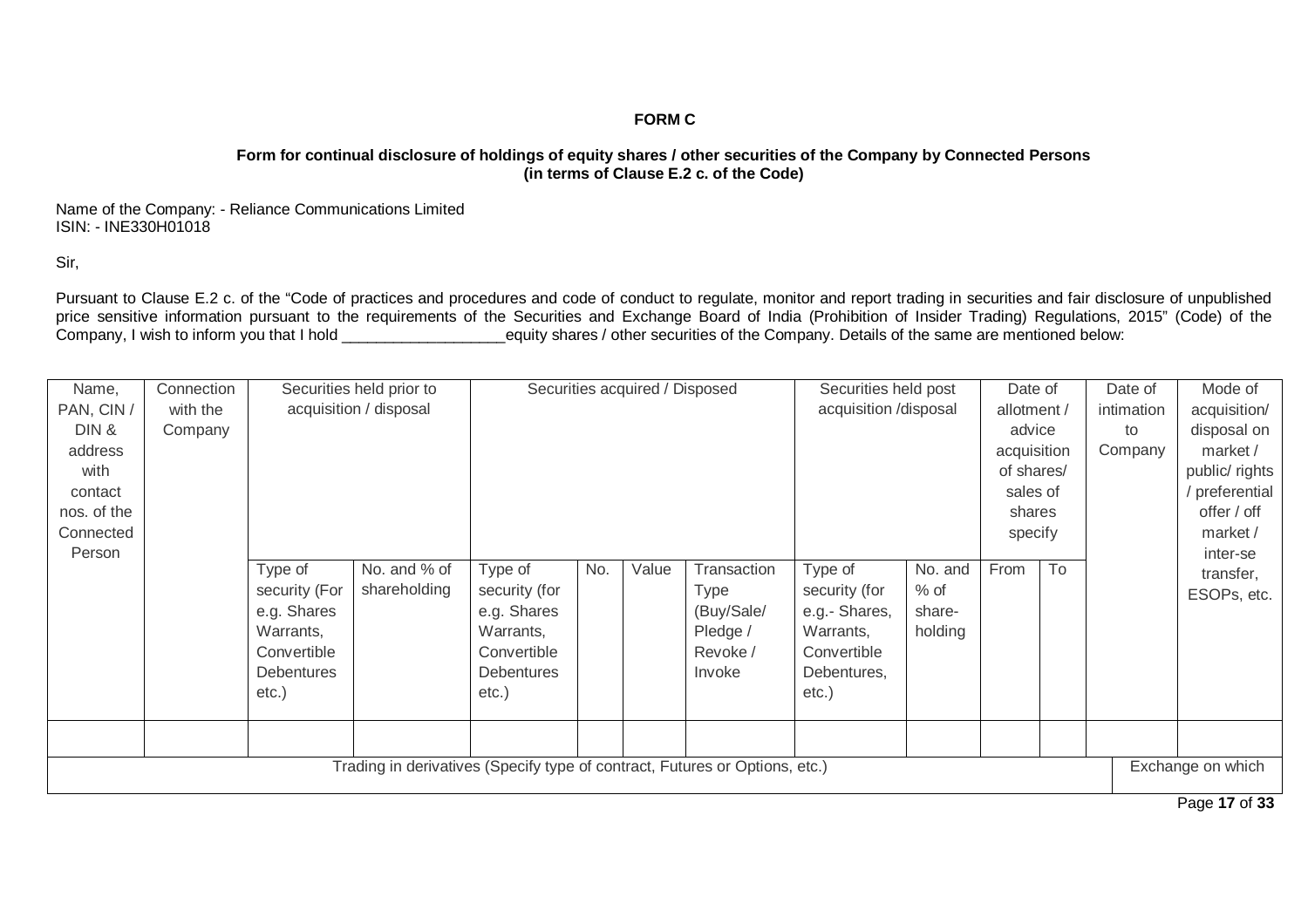|                  |                         |                       |                                                         |                       |                                                   | the trade was<br>executed |
|------------------|-------------------------|-----------------------|---------------------------------------------------------|-----------------------|---------------------------------------------------|---------------------------|
| Type of contract | Contract specifications | <b>Notional Value</b> | <b>Buy</b><br>Number of units<br>(contracts * lot size) | <b>Notional Value</b> | Sell<br>Number of units<br>(contracts * lot size) |                           |
|                  |                         |                       |                                                         |                       |                                                   |                           |

*Note: In case of options, nominal value shall be calculated based on premium plus strike price of the options.*

I confirm that whatever I have declared above is true and correct.

Signature: \_\_\_\_\_\_\_\_\_\_\_\_\_\_\_\_\_\_\_\_\_\_\_

 **(Name:\_\_\_\_\_\_\_\_\_\_\_\_\_\_\_\_\_\_\_\_\_\_\_\_\_)**

Designation:\_\_\_\_\_\_\_\_\_\_\_\_\_\_\_\_\_\_\_\_\_

Place:\_\_\_\_\_\_\_\_\_\_\_\_\_\_\_\_\_\_\_\_\_\_\_\_\_\_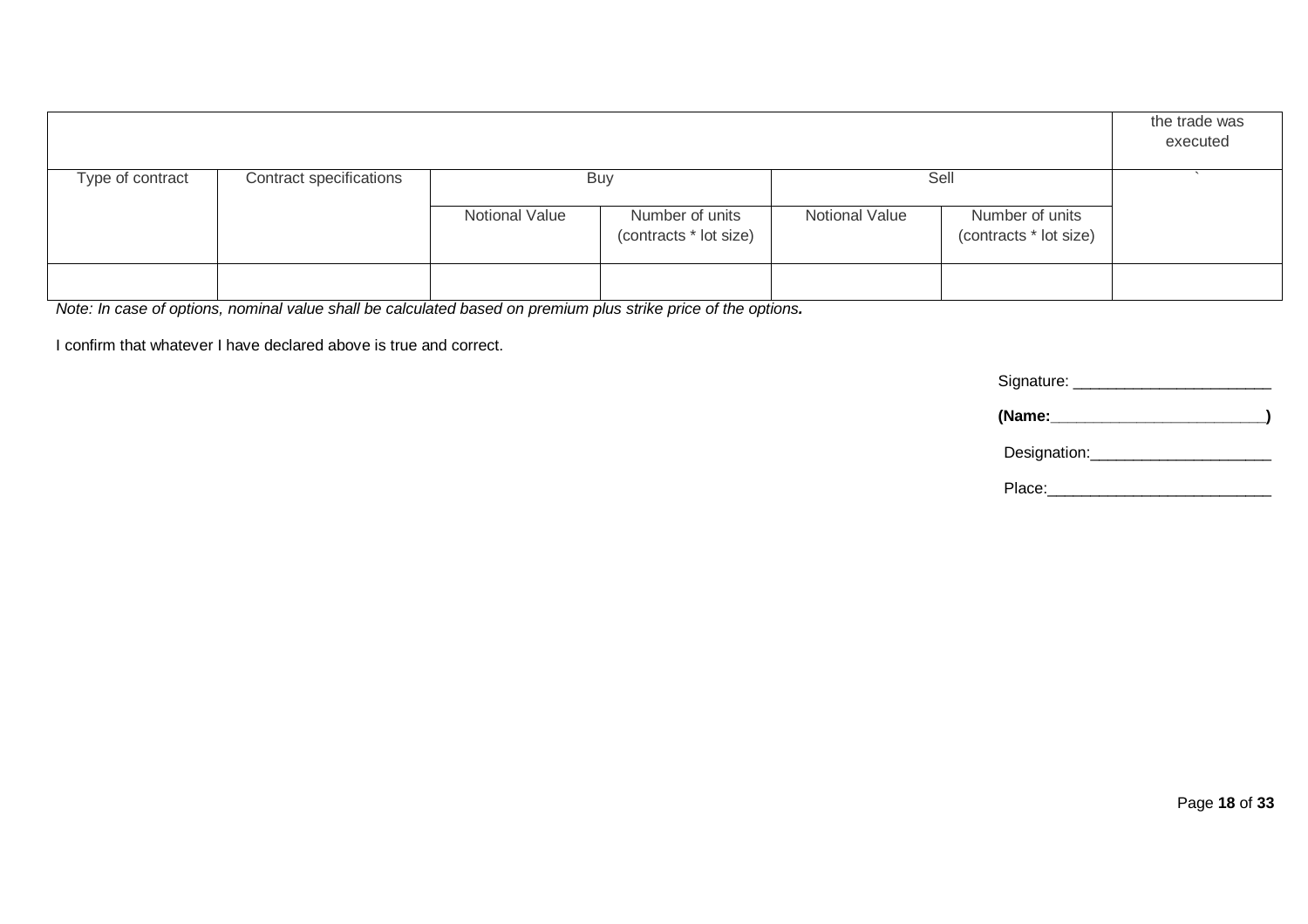## **FORM D**

## **Application for Pre-clearance of pledging the securities of the Company**

#### **(in terms of Clause 4.5(a) of the Code )**

#### **From**

Name of the person :- Designation:- DIN/ Employees Code / Regn. No. :- PAN:- Address:-

Date: - \_\_\_\_\_\_\_\_

**To** The Compliance Officer Reliance Communications Limited H Block 1st floor, Dhirubhai Ambani Knowledge City, Navi Mumbai 400710

Sir,

With reference to above, I/We wish to inform you that I/We want to create pledge of equity shares / other Securities of the Company to comply with conditions of the borrowing, details of the same are as mentioned below:-

| Sr. No. | Heading                                           | Particulars                      |
|---------|---------------------------------------------------|----------------------------------|
|         | Existing holding of the shares / other securities |                                  |
| 2       | Folio No./ DP_ID and CL_ID                        |                                  |
| 3       | Nature of new transaction:                        | Creation of pledge / Top up      |
|         | Quantity                                          |                                  |
| 5       | Price per share                                   | Market Closing price on the date |
|         |                                                   | of creation of pledge            |
|         | Name of the Pledgee / Charge holder               |                                  |
| 8       | Details of Agreement                              |                                  |
| 9       | Purpose                                           |                                  |

I/ We declare that I/ we have complied with the requirements of Company's "Code of practices and procedures and code of conduct to regulate, monitor and report trading in securities and fair disclosure of unpublished price sensitive information" based on the Securities and Exchange Board of India (Prohibition of Insider Trading) Regulations, 2015.

You are requested kindly to give your permission to create pledge in the equity shares/ other securities of the Company as requested above.

Signature:  $\Box$ 

 **(Name :\_\_\_\_\_\_\_\_\_\_\_\_\_\_\_\_\_\_\_\_\_\_)**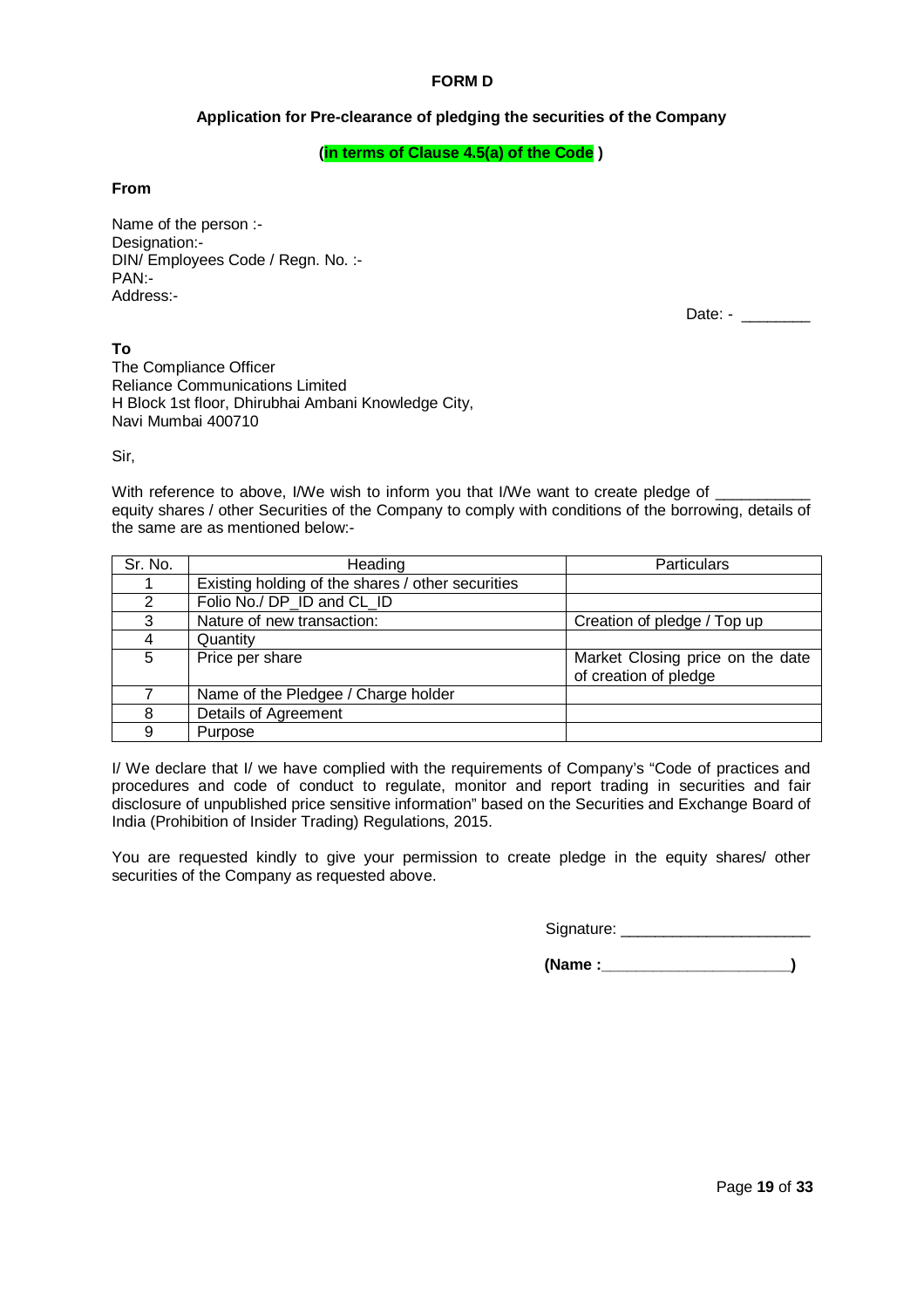## **FORM D-1**

#### **Application for Pre-clearance of trading in securities of the Company (in terms of Clause 5.1 of G.5 of the Code)**

#### **From**

Name:- Designation:- DIN/ Employees Code:- PAN:- Address:-

**To**

Date: - \_\_\_\_\_\_\_\_

The Compliance Officer Reliance Communications Limited H Block 1st floor, Dhirubhai Ambani Knowledge City, Navi Mumbai 400710

Sir,

With reference to above, I wish to inform you that I want to purchase / sale equity shares/ other Securities of the Company from the open market/ private arrangement, details of the same are as mentioned below:-

| Sr. No.      | Heading                                             | Particulars |
|--------------|-----------------------------------------------------|-------------|
|              | Existing holding of the shares / other securities   |             |
| 2            | Folio No./ DP_ID and CL_ID                          |             |
| $\mathbf{3}$ | Nature of new transaction: sale / purchase          |             |
|              | Quantity want to purchase / sale                    |             |
| 5            | Price at which you want to purchase / sale          |             |
| 6            | Estimated consideration                             |             |
|              | Mode of transaction - private / open market         |             |
| 8            | Purpose of purchase / sale                          |             |
| 9            | In whose name (with relation) the transactions will |             |
|              | take place                                          |             |

I/ We declare that I/ we have complied with the requirements of Company's "Code of practices and procedures and code of conduct to regulate, monitor and report trading in securities and fair disclosure of unpublished price sensitive information" based on the Securities and Exchange Board of India (Prohibition of Insider Trading) Regulations, 2015. I am executing an Undertaking as required and enclose herewith.

You are requested kindly to give your permission to trade in the equity shares/ other securities of the Company as requested above.

Signature: \_\_\_\_\_\_\_\_\_\_\_\_\_\_\_\_\_\_\_\_\_\_

 **(Name :\_\_\_\_\_\_\_\_\_\_\_\_\_\_\_\_\_\_\_\_\_\_)**

**Encl.:** Duly executed Undertaking.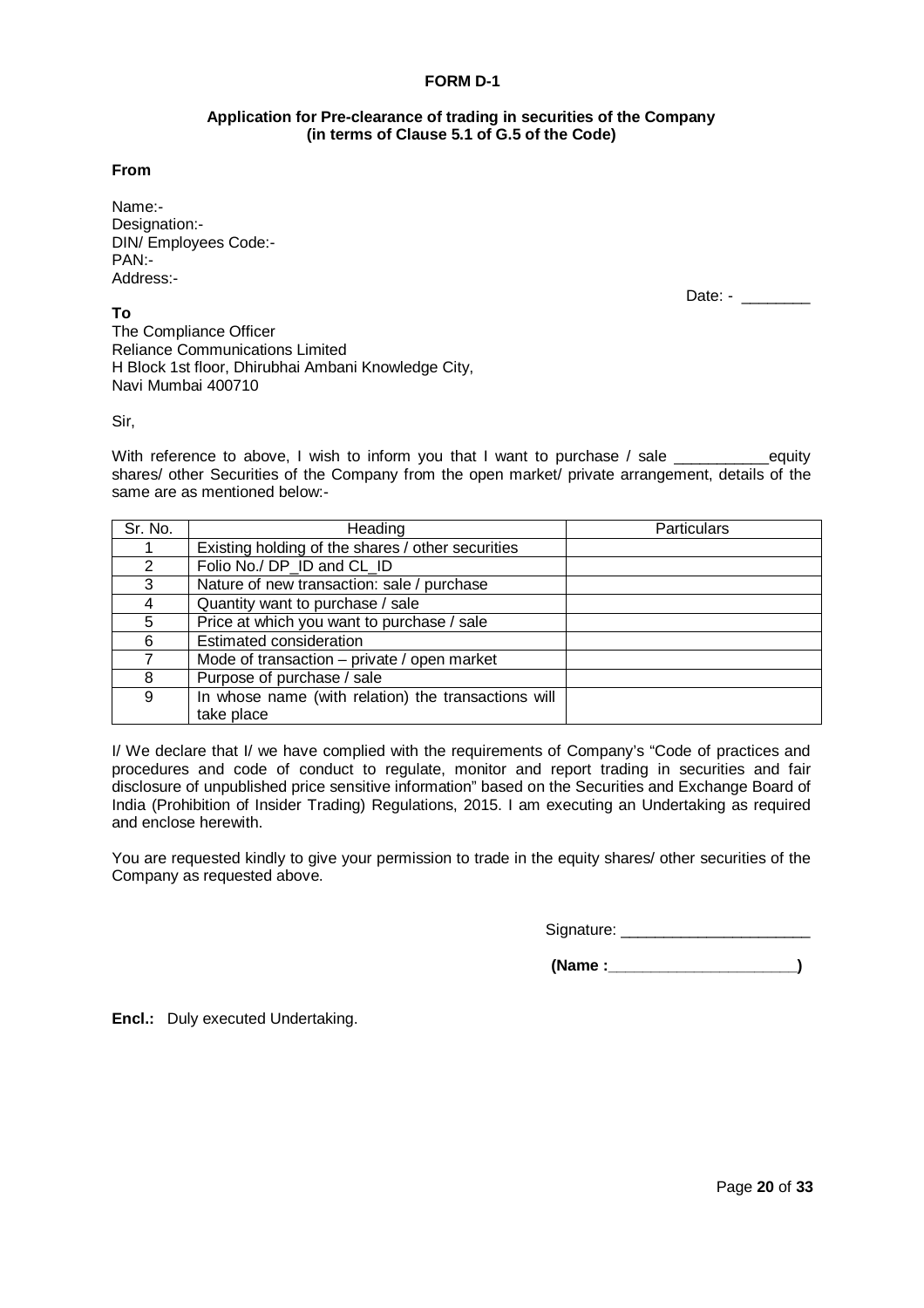### **Undertaking**

## **(in terms of Clause 5.1 of G.5 of the Code)**

**From** Name:- Designation:- DIN/ Employees Code:- PAN:- Address:- Address:-

**To**

Date: - \_\_\_\_\_\_

The Compliance Officer Reliance Communications Limited H Block 1st floor, Dhirubhai Ambani Knowledge City, Navi Mumbai 400710

Sir,

With reference to my application dated entity for pre-clearance of trade for purchase/ Sale of equity shares / other Securities of the Company, I confirm, declare and undertake as follow:-

- (a) That I do not have any access or has not received "unpublished price sensitive information" up to the time of signing the Undertaking.
- (b) That in case I have access to or receive "unpublished price sensitive information" after the signing of the Undertaking but before the execution of the transaction, I shall inform you the change in my position and I shall completely refrain from trading in the securities of the Company till such information becomes public.
- (c) That I have not contravened the Code of practices and procedures and code of conduct to regulate, monitor and report trading in securities and fair disclosure of unpublished price sensitive information pursuant to the requirements of the Securities and Exchange Board of India (Prohibition of Insider Trading) Regulations, 2015 (Code) as notified by the Company from time to time.
- (d) That I hereby confirm that I abide by the provisions of Clause 5.2 of G.5 of the Code with regard to time norms for execution and holding of securities.

I hereby solemnly declare that I have made a full and true disclosure in this regard to the best of my knowledge and belief.

Signature: \_\_\_\_\_\_\_\_\_\_\_\_\_\_\_\_\_\_\_\_\_\_

 **(Name :\_\_\_\_\_\_\_\_\_\_\_\_\_\_\_\_\_\_\_\_\_\_)**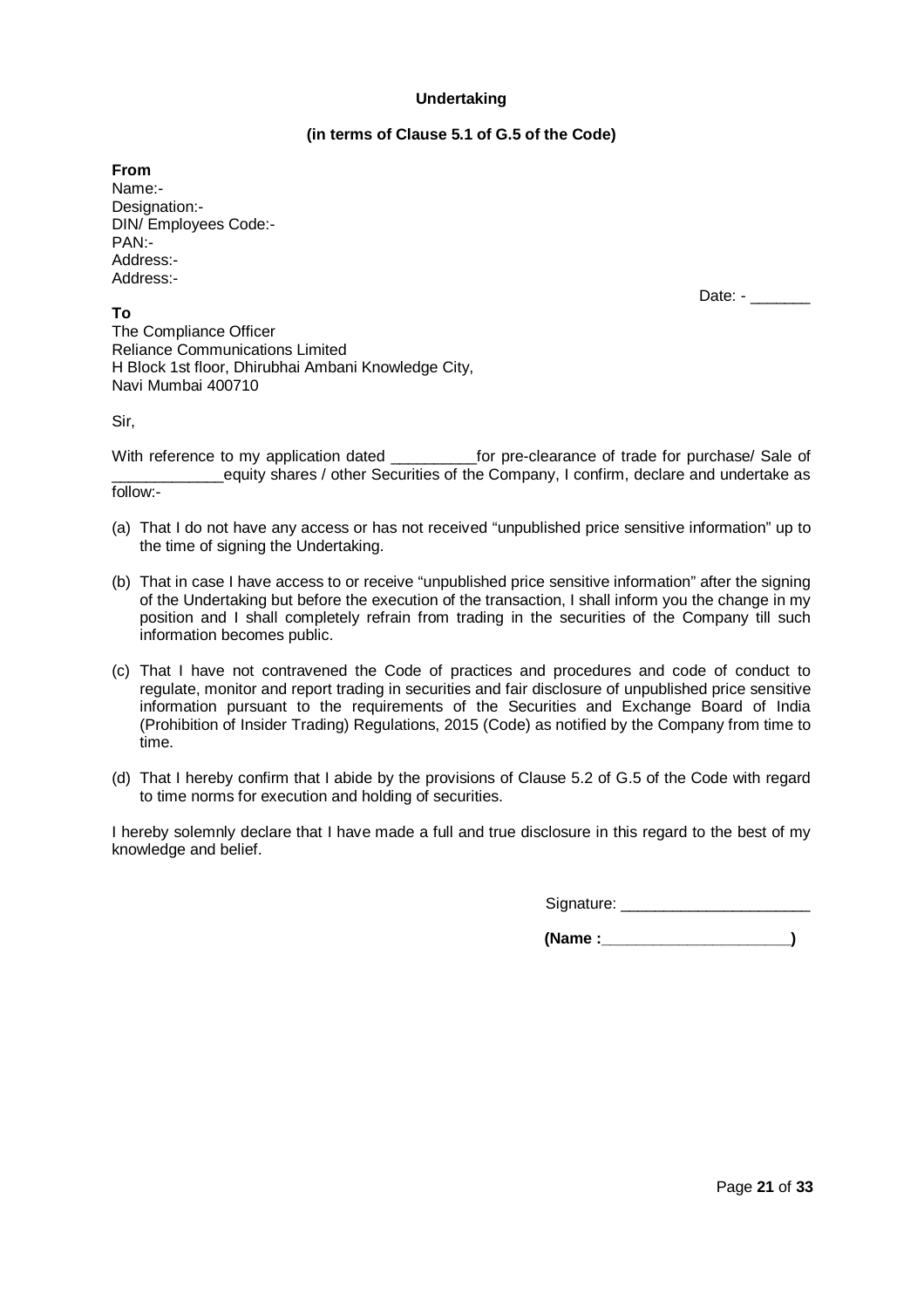## **FORM E**

#### **Application for waiver of holding period (in terms of Clause 5.2 of G.5 of the Code)**

**From** Name:- Designation:- DIN/ Employees Code:- PAN:-

**To**

Date:-

The Compliance Officer Reliance Communications Limited H Block 1st floor, Dhirubhai Ambani Knowledge City, Navi Mumbai 400710

#### Sir,

With reference to above, I wish to inform you that I had purchased \_\_\_\_\_\_\_\_equity shares/ other Securities of the Company on \_\_\_\_\_\_\_\_, the details are as mentioned below:-

| Sr. No. | Heading                                           | <b>Particulars</b> |
|---------|---------------------------------------------------|--------------------|
|         | No. of equity shares / other securities purchased |                    |
| 2       | Folio No./ DP ID and CL ID                        |                    |
| 3       | Date of purchase and price of purchase            |                    |
| 4       | From whom purchased                               |                    |
| 5       | Existing total holding                            |                    |
| 6       | Quantity want to sale                             |                    |
|         | Reason for early selling                          |                    |
| 8       | Price at which you want to sale                   |                    |
| 9       | Mode of transaction - private / open market       |                    |

I understand that as provisions of the Code of practices and procedures and code of conduct to regulate, monitor and report trading in securities and fair disclosure of unpublished price sensitive information pursuant to the requirements of the Securities and Exchange Board of India (Prohibition of Insider Trading) Regulations, 2015 (Code), I need to hold this investment for a minimum period of six months, but, due to reason as mentioned above, I need to sell the same before prescribed period.

You are requested kindly to give your permission for sale of the aforesaid Securities as requested.

Signature: \_\_\_\_\_\_\_\_\_\_\_\_\_\_\_\_\_\_\_\_\_\_

 **(Name :\_\_\_\_\_\_\_\_\_\_\_\_\_\_\_\_\_\_\_\_\_\_)**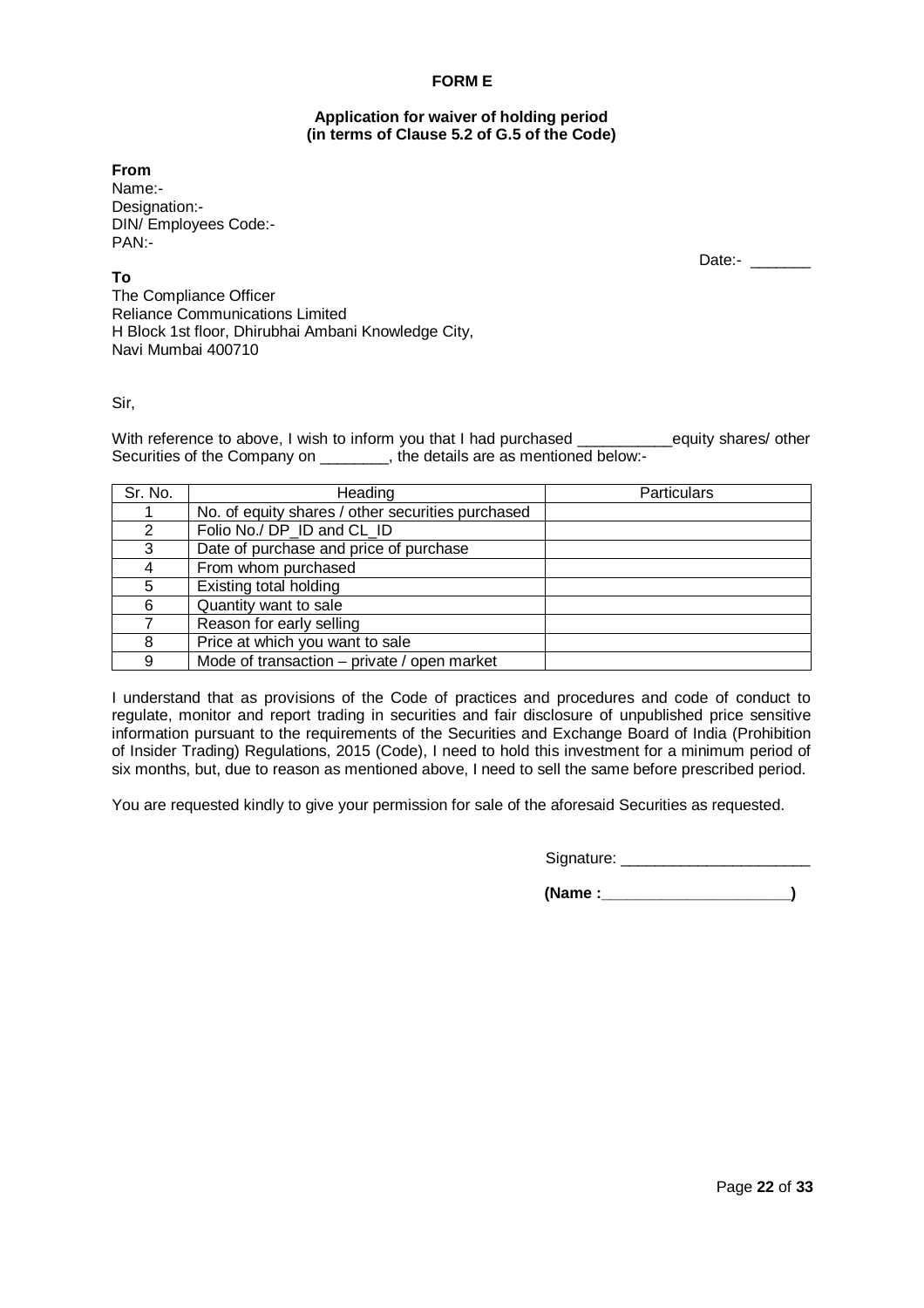## **FORM F**

## **Form for initial disclosure of holdings of equity shares / other securities of the Company (in terms of Clause G.6(a) of Code)**

**From**

Name:- Designation:- DIN/ Employees Code:- PAN:- Address:-

**To**

Date:- \_\_\_\_\_\_

The Compliance Officer Reliance Communications Limited H Block 1st floor, Dhirubhai Ambani Knowledge City, Navi Mumbai 400710

Sir,

With reference to above, I wish to inform you that I have joined the Company with effect from. \_\_\_\_\_\_\_\_\_\_\_\_\_\_\_\_\_\_as \_\_\_\_\_\_\_\_\_\_\_\_\_\_\_\_\_\_\_ and have read the "Code of practices and procedures and code of conduct to regulate, monitor and report trading in securities and fair disclosure of unpublished price sensitive information pursuant to the requirements of the Securities and Exchange Board of India (Prohibition of Insider Trading) Regulations, 2015" (Code) of the Company and declare that I alongwith my immediate relatives are holding equity shares/ other Securities of the Company as follows :-

I Statement of holdings in my name:

| Name | Securities held as on date                                                           | Date on which<br>Securities were<br>purchased / sold |                   |  |
|------|--------------------------------------------------------------------------------------|------------------------------------------------------|-------------------|--|
|      | Type of                                                                              | Folio No. / DP                                       | No. of Securities |  |
|      | Security (For<br>e.g. Shares,<br>Warrants,<br>Convertible<br>Debentures,<br>$etc.$ ) | ID / Client ID                                       | held              |  |
|      |                                                                                      |                                                      |                   |  |

| Open interest of the future contracts held as on<br>date |                                                 |                                     | date                       | Open interest of the option contracts held as on |                                     |
|----------------------------------------------------------|-------------------------------------------------|-------------------------------------|----------------------------|--------------------------------------------------|-------------------------------------|
| Contract<br>Specifications                               | Number of<br>units<br>(contracts * lot<br>size) | Notional value<br>in Rupee<br>terms | Contract<br>Specifications | Number of<br>units<br>(contracts * lot<br>size)  | Notional value<br>in Rupee<br>terms |
|                                                          |                                                 |                                     |                            |                                                  |                                     |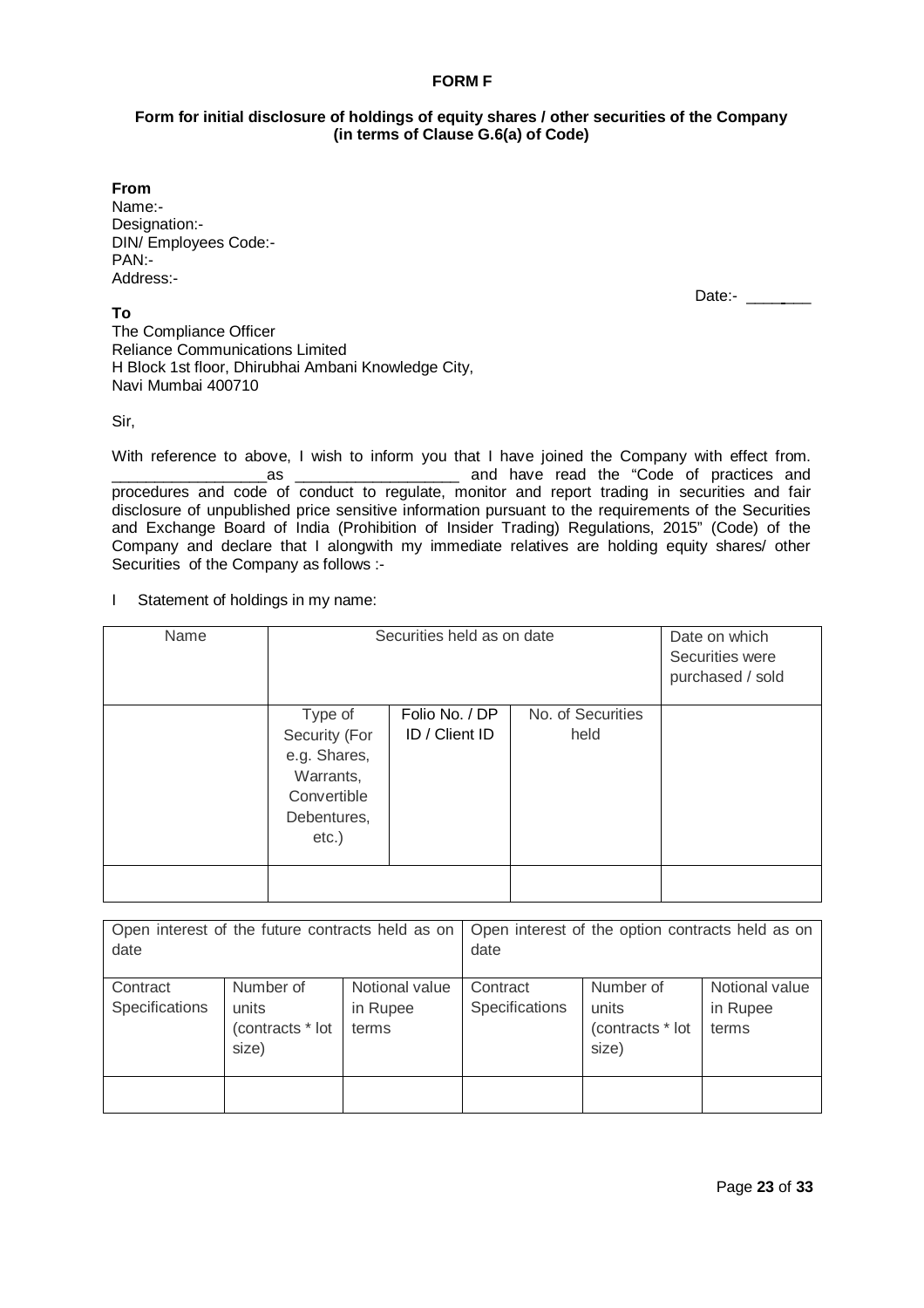# II Details of Securities held by my immediate relatives:

| Name of<br>relative and<br><b>PAN</b> | Relationship | Securities held as on date<br>Type of Security (For e.g.<br>Shares, Warrants, Convertible<br>Debentures, etc.) | Folio<br>No./DP<br>ID/<br>Client<br>ID | No. of<br><b>Securities</b><br>held | Date on<br>which<br><b>Securities</b><br>were<br>purchased<br>sold |
|---------------------------------------|--------------|----------------------------------------------------------------------------------------------------------------|----------------------------------------|-------------------------------------|--------------------------------------------------------------------|
|                                       |              |                                                                                                                |                                        |                                     |                                                                    |
|                                       |              |                                                                                                                |                                        |                                     |                                                                    |

| Open Interest of the future contracts held as on<br>date |                                                 |                                     | date                       | Open interest of the option contracts held as on |                                     |
|----------------------------------------------------------|-------------------------------------------------|-------------------------------------|----------------------------|--------------------------------------------------|-------------------------------------|
| Contract<br>Specifications                               | Number of<br>units<br>(contracts * lot<br>size) | Notional value<br>in Rupee<br>terms | Contract<br>Specifications | Number of<br>units<br>(contracts * lot<br>size)  | Notional value<br>in Rupee<br>terms |
|                                                          |                                                 |                                     |                            |                                                  |                                     |

I also confirm that whatever I have declared above is true and I or my immediate relatives are not holding any other Securities of the Company.

Signature: \_\_\_\_\_\_\_\_\_\_\_\_\_\_\_\_\_\_\_\_\_\_

 **(Name:\_\_\_\_\_\_\_\_\_\_\_\_\_\_\_\_\_\_\_\_\_\_)**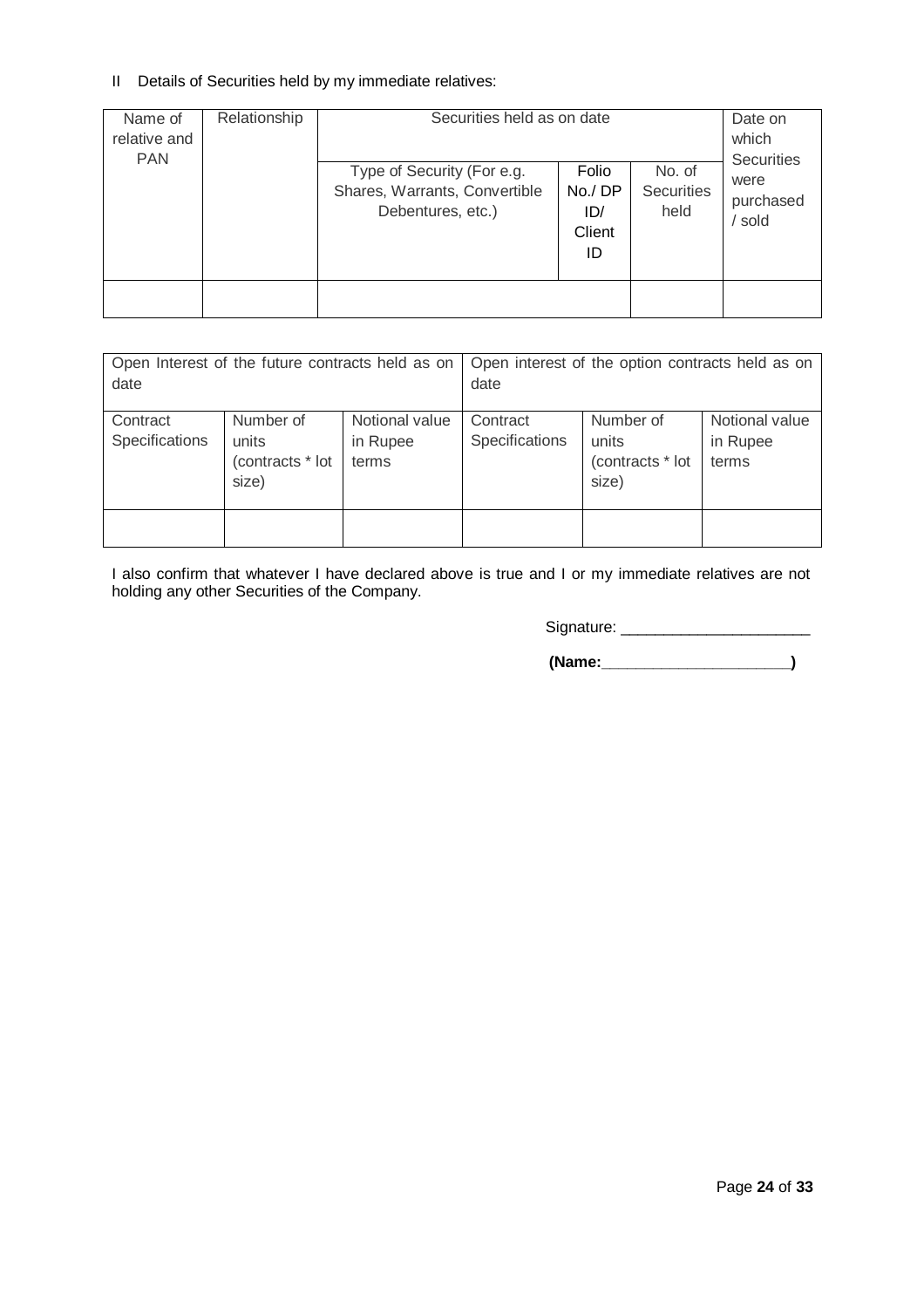## **FORM G**

## **Form for disclosure of existing holdings of equity shares / other securities of the Company (in terms of Clause G.6(b) of Code)**

**From** Name:- Designation:- DIN / Employees Code:- PAN:- Address:-

Date:  $-$  \_\_\_\_\_\_

**To** The Compliance Officer Reliance Communications Limited H Block 1st floor, Dhirubhai Ambani Knowledge City, Navi Mumbai 400710

Sir,

With reference to above, I wish to inform you that I am working as  $\Box$  and declare that have read the "Code of practices and procedures and code of conduct to regulate, monitor and report trading in securities and fair disclosure of unpublished price sensitive information pursuant to the requirements of the Securities and Exchange Board of India (Prohibition of Insider Trading) Regulations, 2015" (Code) of the Company and declare that I alongwith my immediate relatives are holding equity shares / other Securities of the Company as follows :-

I Statement of holdings in my name:

| Name | Securities held as on date                                                          | Date on which<br>Securities were<br>purchased / sold |                           |  |
|------|-------------------------------------------------------------------------------------|------------------------------------------------------|---------------------------|--|
|      | Type of<br>Security (For<br>e.g. Shares,<br>Warrants,<br>Convertible<br>Debentures, | Folio No./ DP<br>ID/ Client ID                       | No. of Securities<br>held |  |
|      | $etc.$ )                                                                            |                                                      |                           |  |

| Open interest of the future contracts held as on<br>date |                                                 |                                     | date                       | Open interest of the option contracts held as on |                                     |
|----------------------------------------------------------|-------------------------------------------------|-------------------------------------|----------------------------|--------------------------------------------------|-------------------------------------|
| Contract<br>Specifications                               | Number of<br>units<br>(contracts * lot<br>size) | Notional value<br>in Rupee<br>terms | Contract<br>Specifications | Number of<br>units<br>(contracts * lot<br>size)  | Notional value<br>in Rupee<br>terms |
|                                                          |                                                 |                                     |                            |                                                  |                                     |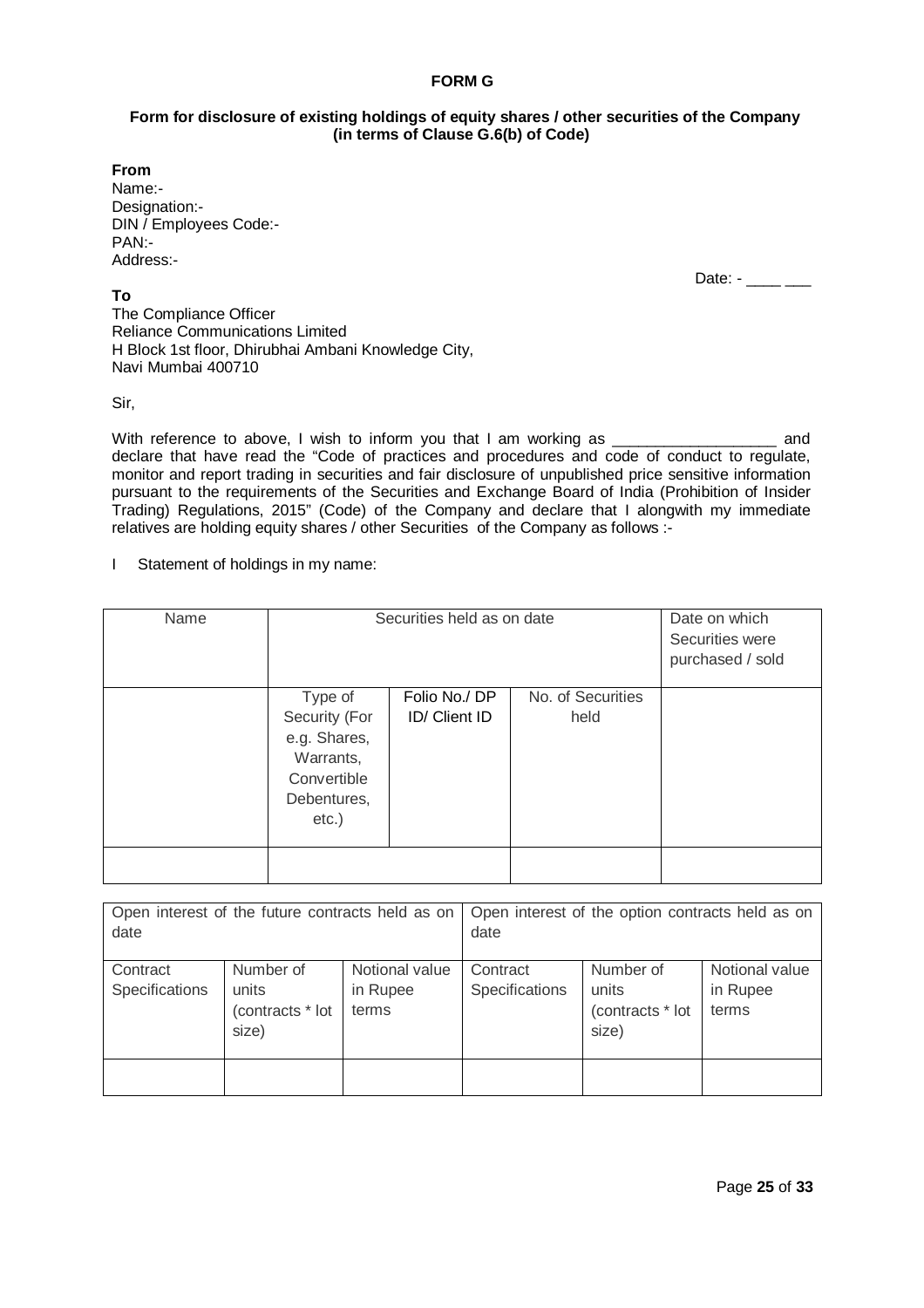## II Details of Securities held by my immediate relatives:

| Name of<br>relative and<br><b>PAN</b> | Relationship | Securities held as on date<br>Type of Security (For e.g.<br>Shares, Warrants, Convertible<br>Debentures, etc.) | Folio<br>No./DP<br>ID/<br>Client<br>ID | No. of<br><b>Securities</b><br>held | Date on<br>which<br><b>Securities</b><br>were<br>purchased<br>sold |
|---------------------------------------|--------------|----------------------------------------------------------------------------------------------------------------|----------------------------------------|-------------------------------------|--------------------------------------------------------------------|
|                                       |              |                                                                                                                |                                        |                                     |                                                                    |

| Open Interest of the future contracts held as on<br>date |                                                 |                                     | date                       | Open interest of the option contracts held as on |                                     |
|----------------------------------------------------------|-------------------------------------------------|-------------------------------------|----------------------------|--------------------------------------------------|-------------------------------------|
| Contract<br>Specifications                               | Number of<br>units<br>(contracts * lot<br>size) | Notional value<br>in Rupee<br>terms | Contract<br>Specifications | Number of<br>units<br>(contracts * lot<br>size)  | Notional value<br>in Rupee<br>terms |
|                                                          |                                                 |                                     |                            |                                                  |                                     |

I also confirm that whatever I have declared above is true and I or my immediate relatives are not holding any other Securities of the Company.

Signature: \_\_\_\_\_\_\_\_\_\_\_\_\_\_\_\_\_\_\_\_\_\_

 **(Name :\_\_\_\_\_\_\_\_\_\_\_\_\_\_\_\_\_\_\_\_\_\_)**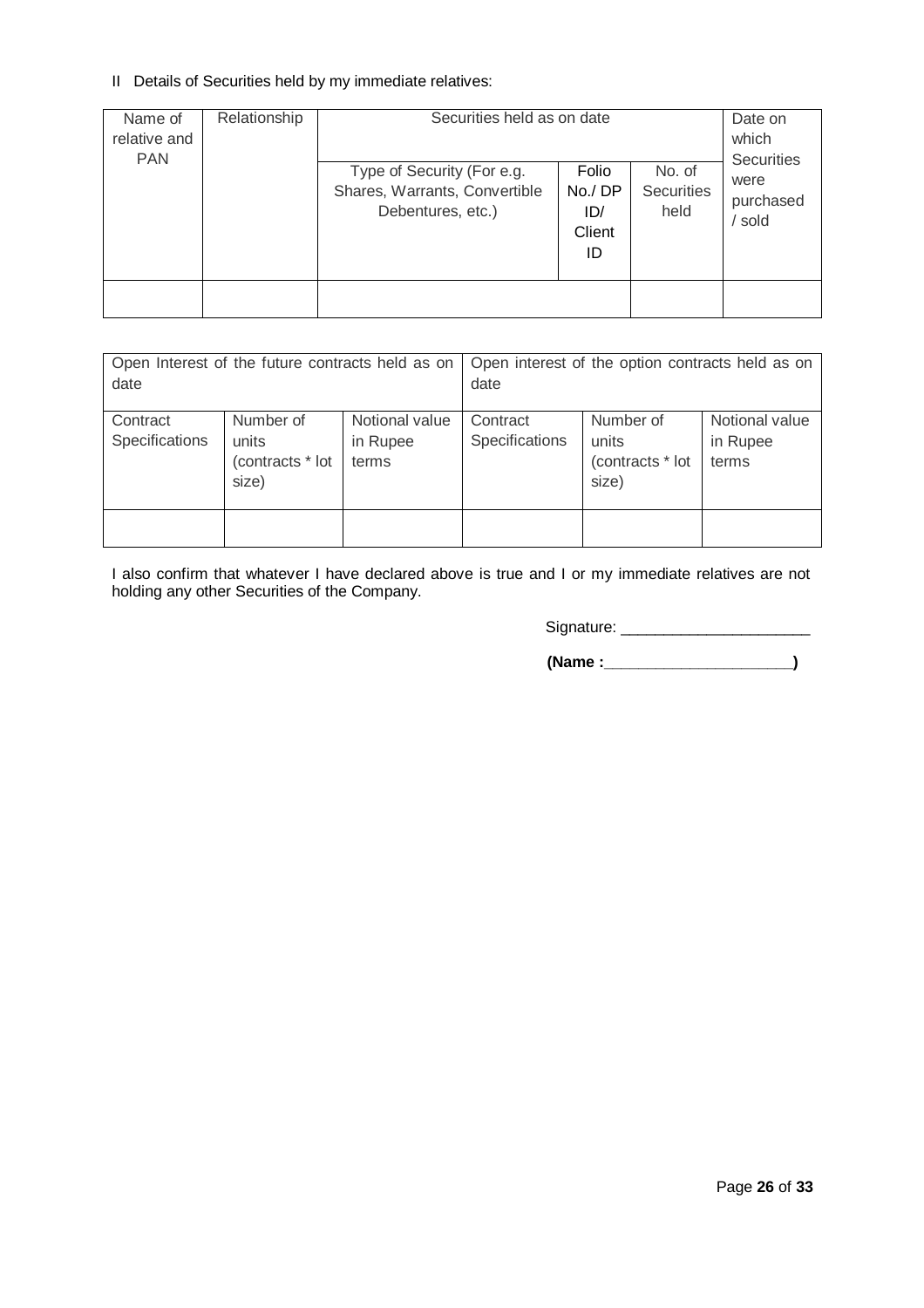## **FORM H**

## **Form for disclosure of holdings of equity shares / other securities of the Company on half - yearly basis (in terms of Clause G.6(c) of Code)**

### **From**

Name:- Designation / Category:- DIN / CIN / Employee's Code:- PAN:- Address:-

## **To**

The Compliance Officer Reliance Communications Limited H Block 1st floor, Dhirubhai Ambani Knowledge City, Navi Mumbai 400710

## Sir,

With reference to above, I wish to inform you that I alongwith my immediate relatives are holding equity shares / other Securities of the Company as follows:

## I. Details of holdings in my name:

| Name | Securities held as on April 1,                                                      |                                 |                           | Date on which<br>Securities were  | Date on which<br>Securities were | Securities held as on September 30,                                                 |                                       |                              |
|------|-------------------------------------------------------------------------------------|---------------------------------|---------------------------|-----------------------------------|----------------------------------|-------------------------------------------------------------------------------------|---------------------------------------|------------------------------|
|      | Type of Security (For<br>e.g. Shares, Warrants,<br>Convertible<br>Debentures, etc.) | Folio No. / DP<br>ID/ Client ID | No. of<br>Securities held | purchased during<br>the half year | sold during the<br>half year     | Type of Security (For e.g.<br>Shares, Warrants,<br>Convertible Debentures,<br>etc.) | Folio<br>No.<br>DP ID<br>Client<br>ID | No. of<br>Securities<br>held |
|      |                                                                                     |                                 |                           |                                   |                                  |                                                                                     |                                       |                              |

Date :-  $\frac{1}{2}$  \_\_\_\_\_\_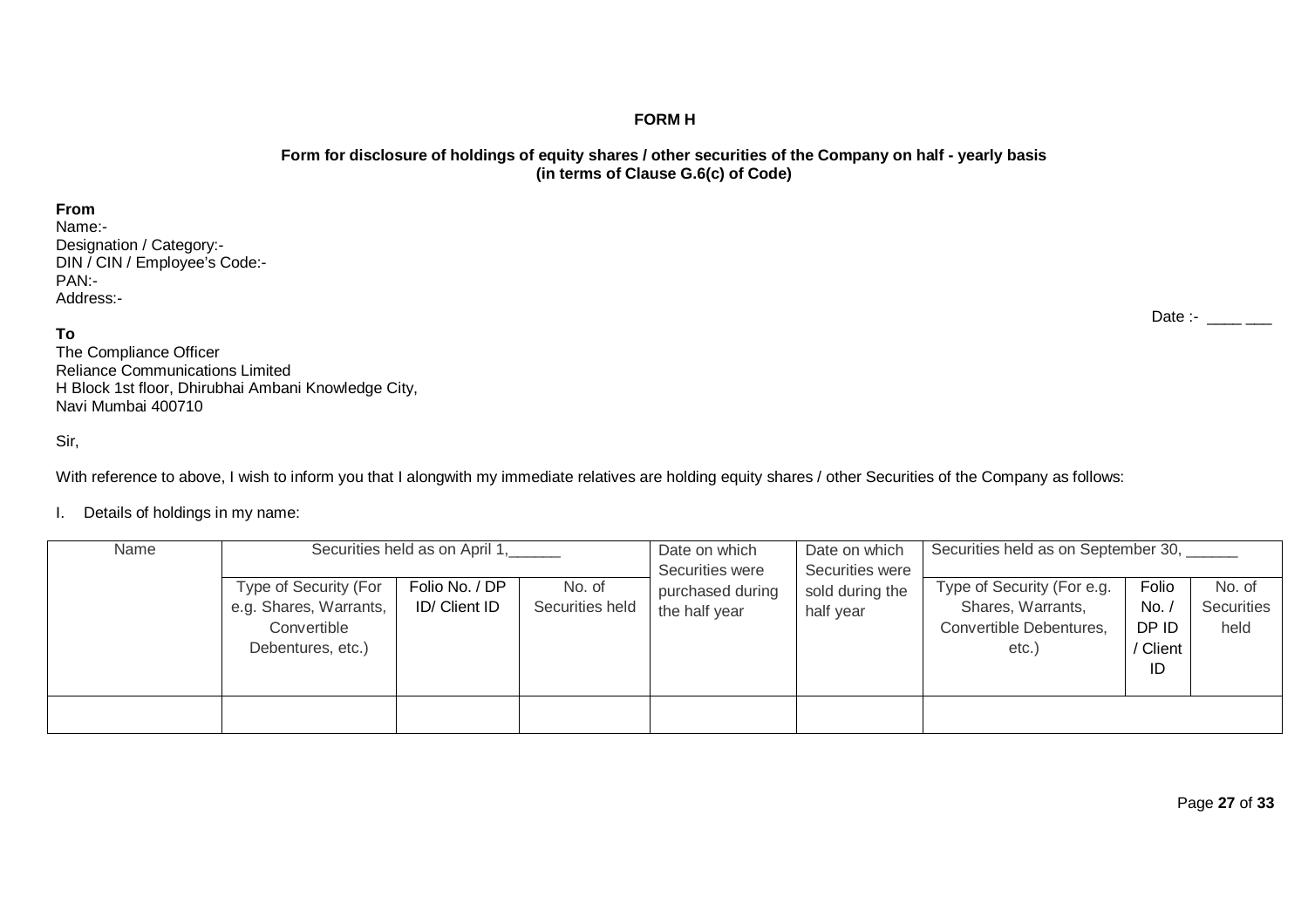| Open interest of the future contracts held as on April 1, |                                              |                                  | Date on which futures<br>contracts were<br>purchased during the half | Date on which futures<br>contracts were sold<br>during the half year | Open interest of the future contracts held as<br>on September 30, ______ |                                                             |                                     |
|-----------------------------------------------------------|----------------------------------------------|----------------------------------|----------------------------------------------------------------------|----------------------------------------------------------------------|--------------------------------------------------------------------------|-------------------------------------------------------------|-------------------------------------|
| <b>Contract Specifications</b>                            | Number of units<br>(contracts * lot<br>size) | Notional value in Rupee<br>terms | year                                                                 |                                                                      | Contract<br>Specifications                                               | <b>Number</b><br>of units<br>(contrac)<br>ts * lot<br>size) | Notional<br>value in<br>Rupee terms |
|                                                           |                                              |                                  |                                                                      |                                                                      |                                                                          |                                                             |                                     |

| Open interest of the options contracts held as on April 1, |                                              |                                  | Date on which options<br>contracts were<br>purchased during the half | Date on which options<br>contracts were sold<br>during the half year | Open interest of the options contracts held as<br>on September 30, |                                                  |                                     |
|------------------------------------------------------------|----------------------------------------------|----------------------------------|----------------------------------------------------------------------|----------------------------------------------------------------------|--------------------------------------------------------------------|--------------------------------------------------|-------------------------------------|
| <b>Contract Specifications</b>                             | Number of units<br>(contracts * lot<br>size) | Notional value in<br>Rupee terms | year                                                                 |                                                                      | Contract<br>Specifications                                         | Number<br>of units<br>(contracts)<br>* lot size) | Notional<br>value in<br>Rupee terms |
|                                                            |                                              |                                  |                                                                      |                                                                      |                                                                    |                                                  |                                     |

# II. Details of holdings in name of my immediate relative:

| Name of      | Relationship | Securities held as on April 1, ______ |                     |                 | Date on           | Date on    | Securities held as on September |        |                   |
|--------------|--------------|---------------------------------------|---------------------|-----------------|-------------------|------------|---------------------------------|--------|-------------------|
| relative and |              |                                       |                     |                 | which             | which      | 30,                             |        |                   |
| <b>PAN</b>   |              |                                       |                     |                 | <b>Securities</b> | Securities |                                 |        |                   |
|              |              | Type of Security (For e.g.            | Folio No. / DP ID / | No. of          | were              | were sold  | Tvpe of                         | Folio  | No. of            |
|              |              | Shares, Warrants, Convertible         | Client ID           | Securities held | purchased         | during the | Security (For                   | No.    | <b>Securities</b> |
|              |              | Debentures, etc.)                     |                     |                 | during the        | half year  | e.g. Shares,                    | DP ID/ | held              |
|              |              |                                       |                     |                 | half year         |            | Warrants,                       | Client |                   |
|              |              |                                       |                     |                 |                   |            | Convertible                     |        |                   |

Page **28** of **33**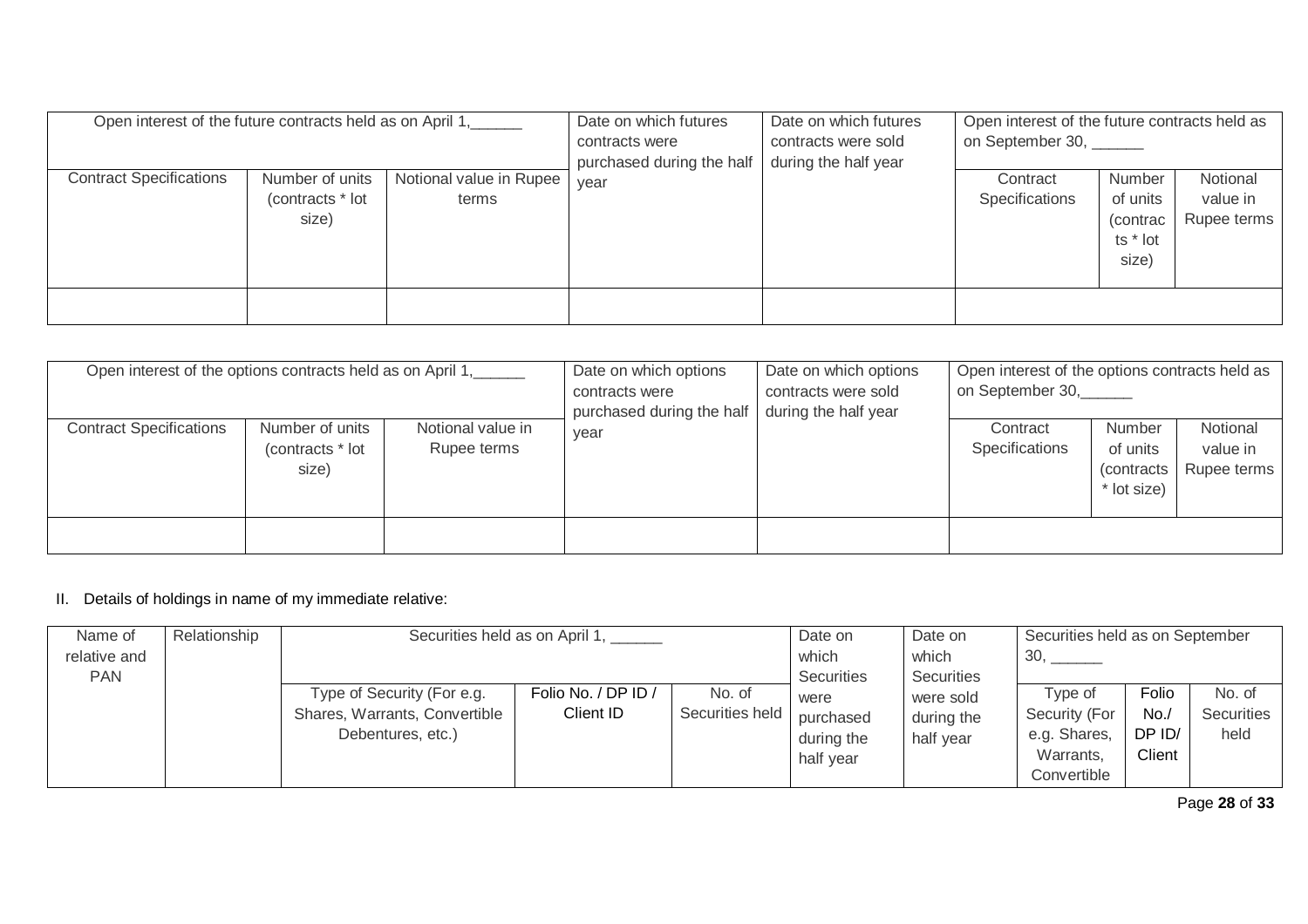|  |  |  | Debentures<br>etc | ID |  |
|--|--|--|-------------------|----|--|
|  |  |  |                   |    |  |

| Open interest of the future contracts held as on April 1, |                                              |                                  | Date on which futures<br>contracts were<br>purchased during the half | Date on which futures<br>contracts were sold<br>during the half year | Open interest of the future contracts held as<br>on September 30, |                                                  |                                     |  |
|-----------------------------------------------------------|----------------------------------------------|----------------------------------|----------------------------------------------------------------------|----------------------------------------------------------------------|-------------------------------------------------------------------|--------------------------------------------------|-------------------------------------|--|
| <b>Contract Specifications</b>                            | Number of units<br>(contracts * lot<br>size) | Notional value in<br>Rupee terms | year                                                                 |                                                                      | Contract<br>Specifications                                        | Number<br>of units<br>(contracts)<br>* lot size) | Notional<br>value in<br>Rupee terms |  |
|                                                           |                                              |                                  |                                                                      |                                                                      |                                                                   |                                                  |                                     |  |

| Open interest of the options contracts held as on April 1, |                                              |                                  | Date on which options<br>contracts were<br>purchased during the | Open interest of the options contracts held as<br>Date on which options<br>on September 30,<br>contracts were sold<br>during the half year |                            |                                                  |                                        |  |
|------------------------------------------------------------|----------------------------------------------|----------------------------------|-----------------------------------------------------------------|--------------------------------------------------------------------------------------------------------------------------------------------|----------------------------|--------------------------------------------------|----------------------------------------|--|
| <b>Contract Specifications</b>                             | Number of units<br>(contracts * lot<br>size) | Notional value in<br>Rupee terms | half year                                                       |                                                                                                                                            | Contract<br>Specifications | Number of<br>units<br>(contracts)<br>* lot size) | Notional<br>value in<br>Rupee<br>terms |  |
|                                                            |                                              |                                  |                                                                 |                                                                                                                                            |                            |                                                  |                                        |  |

I / we declare that I / we have complied / will be complied with the requirements of Company's Code of practices and procedures and code of conduct to regulate, monitor and report trading in securities and fair disclosure of unpublished price sensitive information pursuant to the requirements of the Securities and Exchange Board of India (Prohibition of Insider Trading) Regulations, 2015 pertaining to the minimum holding period of six months with respect to the Securities purchased during the half-year.

Signature: \_\_\_\_\_\_\_\_\_\_\_\_\_\_\_\_\_\_\_\_\_\_

 **(Name :\_\_\_\_\_\_\_\_\_\_\_\_\_\_\_\_\_\_\_\_\_\_)**

Page **29** of **33**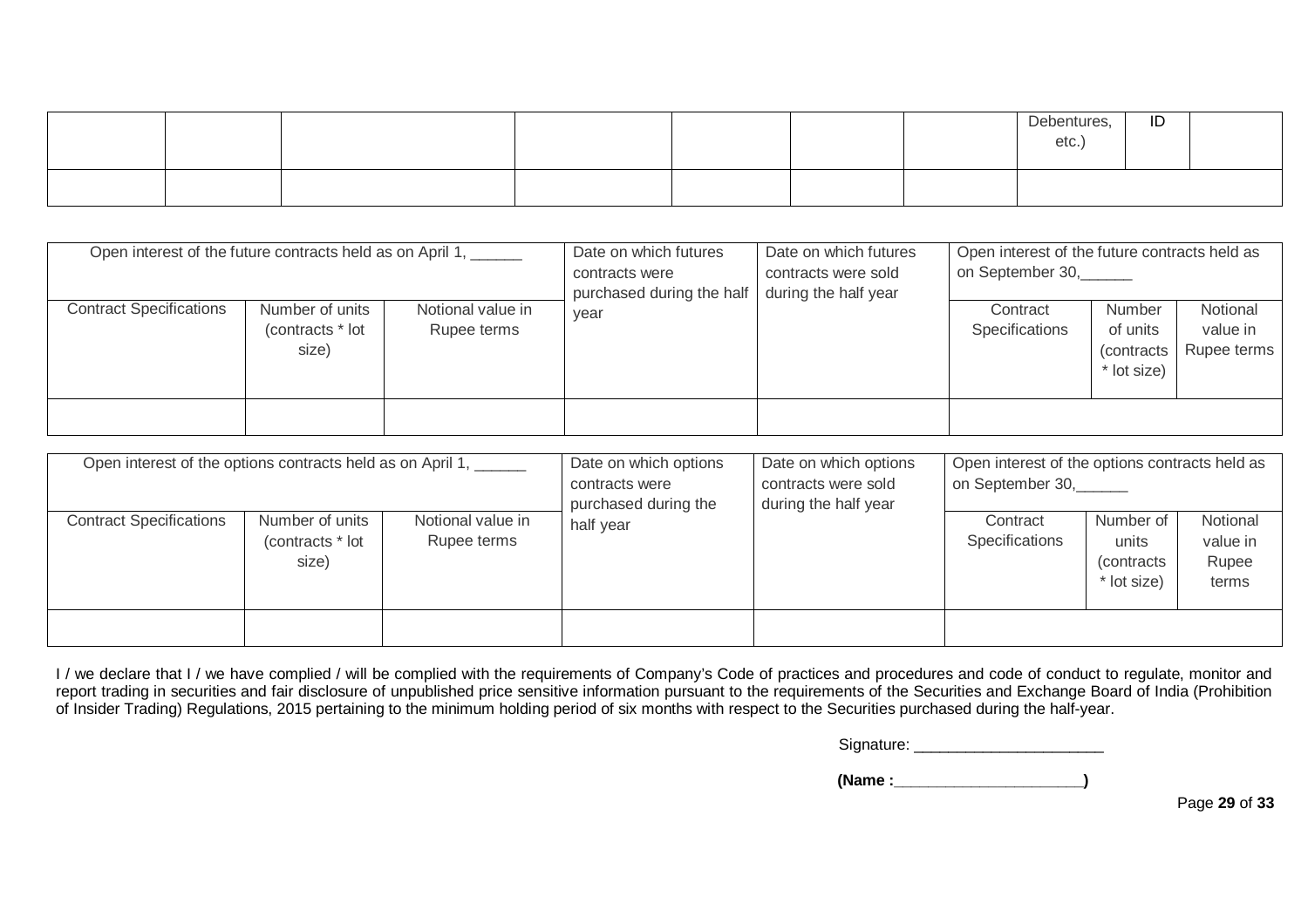## **FORM I**

## **Form for Annual disclosure of holdings of equity shares / other securities of the Company (in terms of Clause G.6(d) of Code)**

## **From**

Name:- Designation / Category:- DIN / CIN / Employee's Code:- PAN:- Address:-

## **To**

The Compliance Officer Reliance Communications Limited H Block 1st floor, Dhirubhai Ambani Knowledge City, Navi Mumbai 400710

Sir,

With reference to above, I wish to inform you that I alongwith my immediate relatives are holding equity shares/ other Securities of the Company as follows:

I. Details of holdings in my name:

| Name | Type of Security<br>(For e.g. Shares,<br>Warrants,<br>Convertible<br>Debentures, etc.) | Securities held as on April 1,<br>Folio No. / DP<br>ID/ Client ID | No. of Securities<br>held | Date on which<br>Securities were<br>purchased during<br>the financial year | Date on which<br>Securities were<br>sold during the<br>financial year | Securities held as on March 31,<br>Type of Security (For<br>e.g. Shares, Warrants,<br>Convertible<br>Debentures, etc.) | Folio<br>No.<br>DP ID/<br>Client<br>ID | No. of<br>Securities<br>held |
|------|----------------------------------------------------------------------------------------|-------------------------------------------------------------------|---------------------------|----------------------------------------------------------------------------|-----------------------------------------------------------------------|------------------------------------------------------------------------------------------------------------------------|----------------------------------------|------------------------------|
|      |                                                                                        |                                                                   |                           |                                                                            |                                                                       |                                                                                                                        |                                        |                              |

Date :- \_\_\_\_\_\_\_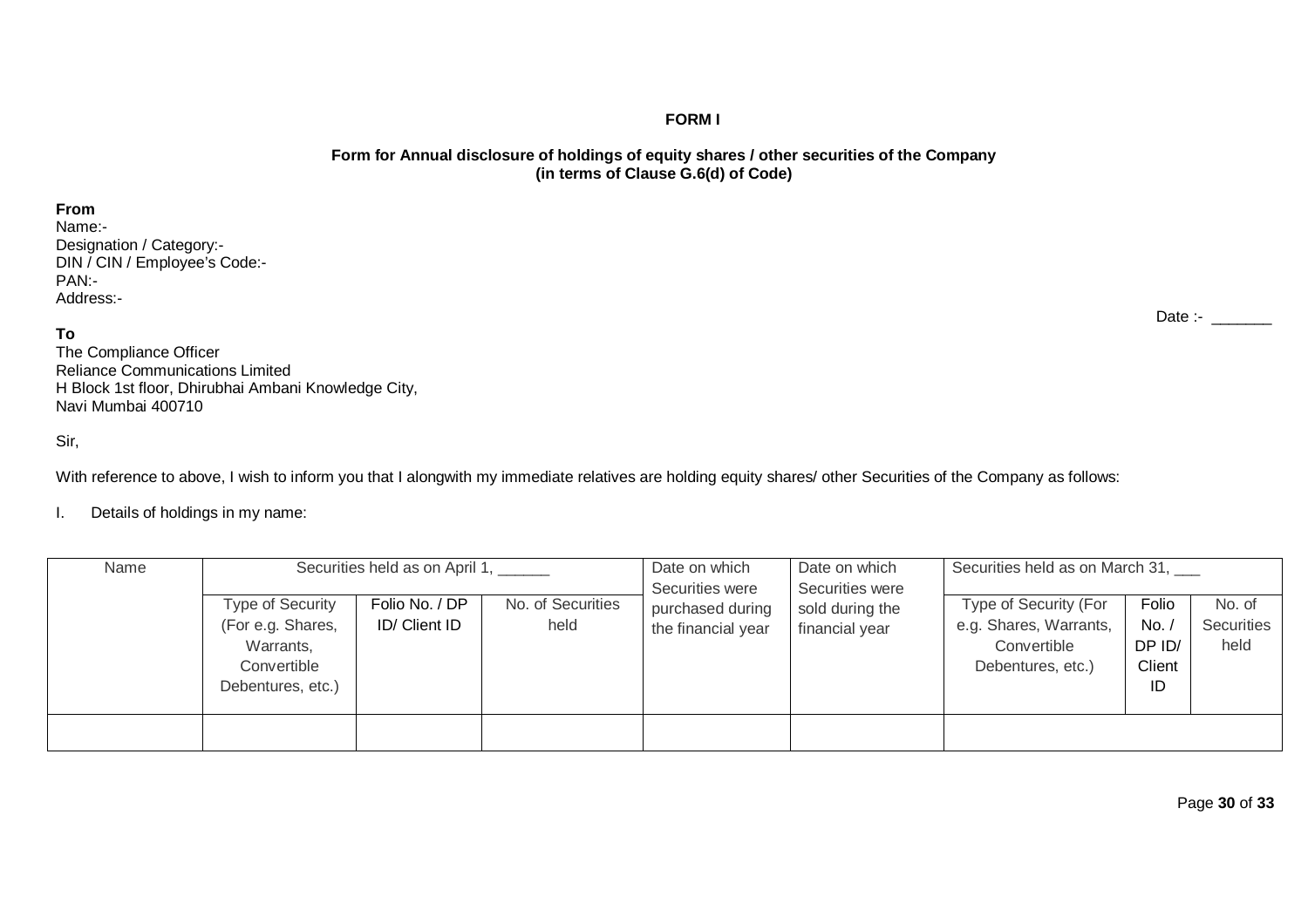| Open interest of the future contracts held as on April 1, |                                              |                                  | Date on which futures<br>contracts were | Date on which futures<br>contracts were sold<br>during the financial year | Open interest of the future contracts held as<br>on March 31, ______ |                                                      |                                     |  |
|-----------------------------------------------------------|----------------------------------------------|----------------------------------|-----------------------------------------|---------------------------------------------------------------------------|----------------------------------------------------------------------|------------------------------------------------------|-------------------------------------|--|
| <b>Contract Specifications</b>                            | Number of units<br>(contracts * lot<br>size) | Notional value in Rupee<br>terms | purchased during the<br>financial year  |                                                                           | Contract<br>Specifications                                           | Number<br>of units<br>(contrac)<br>ts * lot<br>size) | Notional<br>value in<br>Rupee terms |  |
|                                                           |                                              |                                  |                                         |                                                                           |                                                                      |                                                      |                                     |  |

| Open interest of the options contracts held as on April 1, |                                              |                                  | Date on which options<br>contracts were<br>purchased during the | Date on which options<br>contracts were sold<br>during the financial year | Open interest of the options contracts held as<br>on March 31, |                                                  |                                     |  |
|------------------------------------------------------------|----------------------------------------------|----------------------------------|-----------------------------------------------------------------|---------------------------------------------------------------------------|----------------------------------------------------------------|--------------------------------------------------|-------------------------------------|--|
| <b>Contract Specifications</b>                             | Number of units<br>(contracts * lot<br>size) | Notional value in<br>Rupee terms | financial year                                                  |                                                                           | Contract<br>Specifications                                     | Number<br>of units<br>(contracts)<br>* lot size) | Notional<br>value in<br>Rupee terms |  |
|                                                            |                                              |                                  |                                                                 |                                                                           |                                                                |                                                  |                                     |  |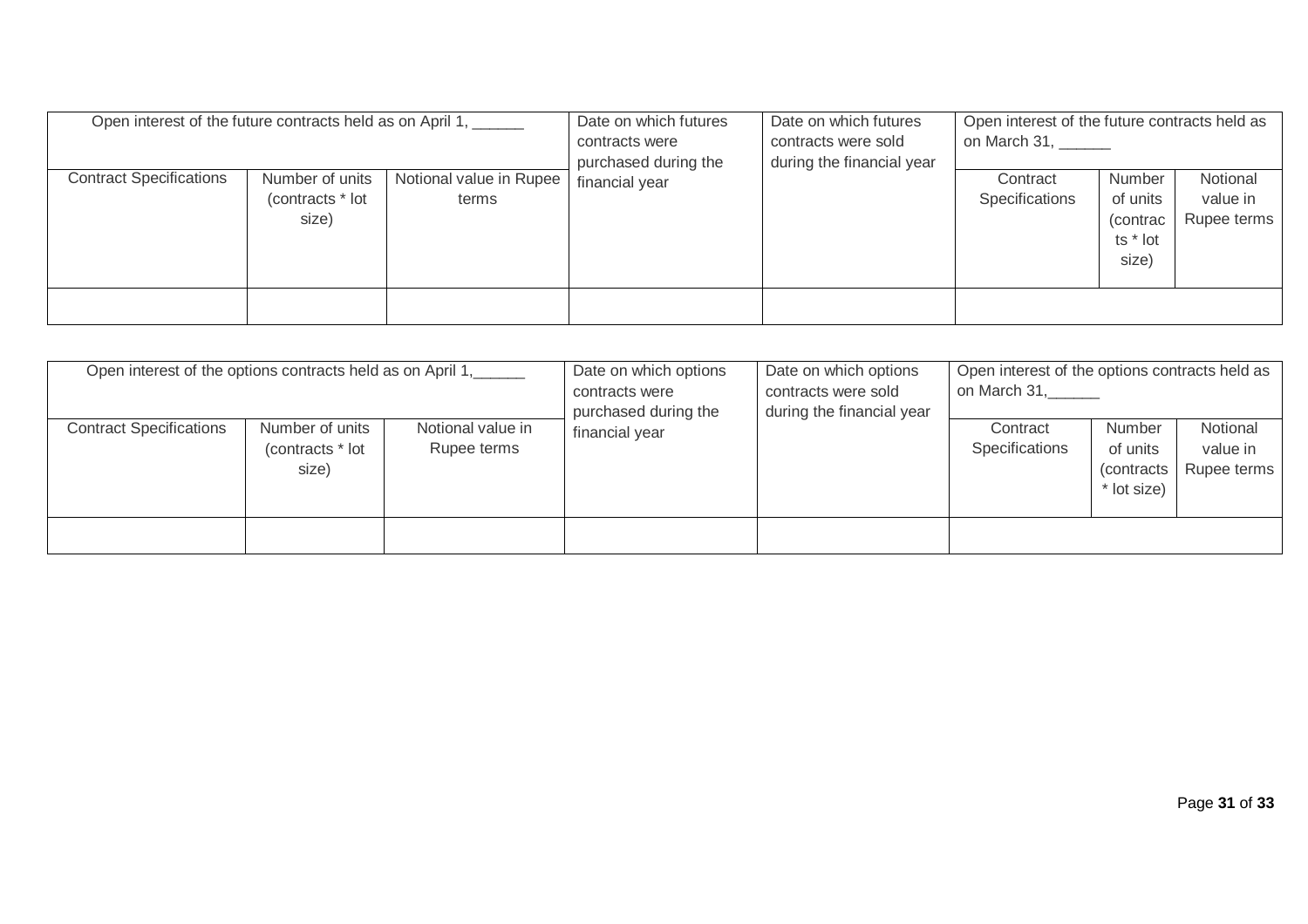II. Details of holdings in name of my immediate relative:

| Name of      | Relationship | Securities held as on April 1, ______                                               |                                  |                           | Date on which                          | Securities held as on March 31,<br>Date on              |                                                                                     |                                         |                              |
|--------------|--------------|-------------------------------------------------------------------------------------|----------------------------------|---------------------------|----------------------------------------|---------------------------------------------------------|-------------------------------------------------------------------------------------|-----------------------------------------|------------------------------|
| relative and |              |                                                                                     |                                  |                           | Securities were                        | which                                                   |                                                                                     |                                         |                              |
| <b>PAN</b>   |              | Type of Security (For e.g.<br>Shares, Warrants,<br>Convertible Debentures,<br>etc.) | Folio No. / DP ID<br>/ Client ID | No. of<br>Securities held | purchased during<br>the financial year | Securities<br>were sold<br>during the<br>financial year | Type of<br>Security (For<br>e.g. Shares,<br>Warrants,<br>Convertible<br>Debentures, | Folio<br>No.<br>DP ID<br>/ Client<br>ID | No. of<br>Securities<br>held |
|              |              |                                                                                     |                                  |                           |                                        |                                                         | $etc.$ )                                                                            |                                         |                              |

| Open interest of the future contracts held as on April 1, |                                              |                                  | Date on which futures<br>contracts were<br>purchased during the | Date on which futures<br>contracts were sold<br>during the financial year | Open interest of the future contracts held as<br>on March 31, |                                                  |                                     |  |
|-----------------------------------------------------------|----------------------------------------------|----------------------------------|-----------------------------------------------------------------|---------------------------------------------------------------------------|---------------------------------------------------------------|--------------------------------------------------|-------------------------------------|--|
| <b>Contract Specifications</b>                            | Number of units<br>(contracts * lot<br>size) | Notional value in<br>Rupee terms | financial year                                                  |                                                                           | Contract<br>Specifications                                    | Number<br>of units<br>(contracts)<br>* lot size) | Notional<br>value in<br>Rupee terms |  |
|                                                           |                                              |                                  |                                                                 |                                                                           |                                                               |                                                  |                                     |  |